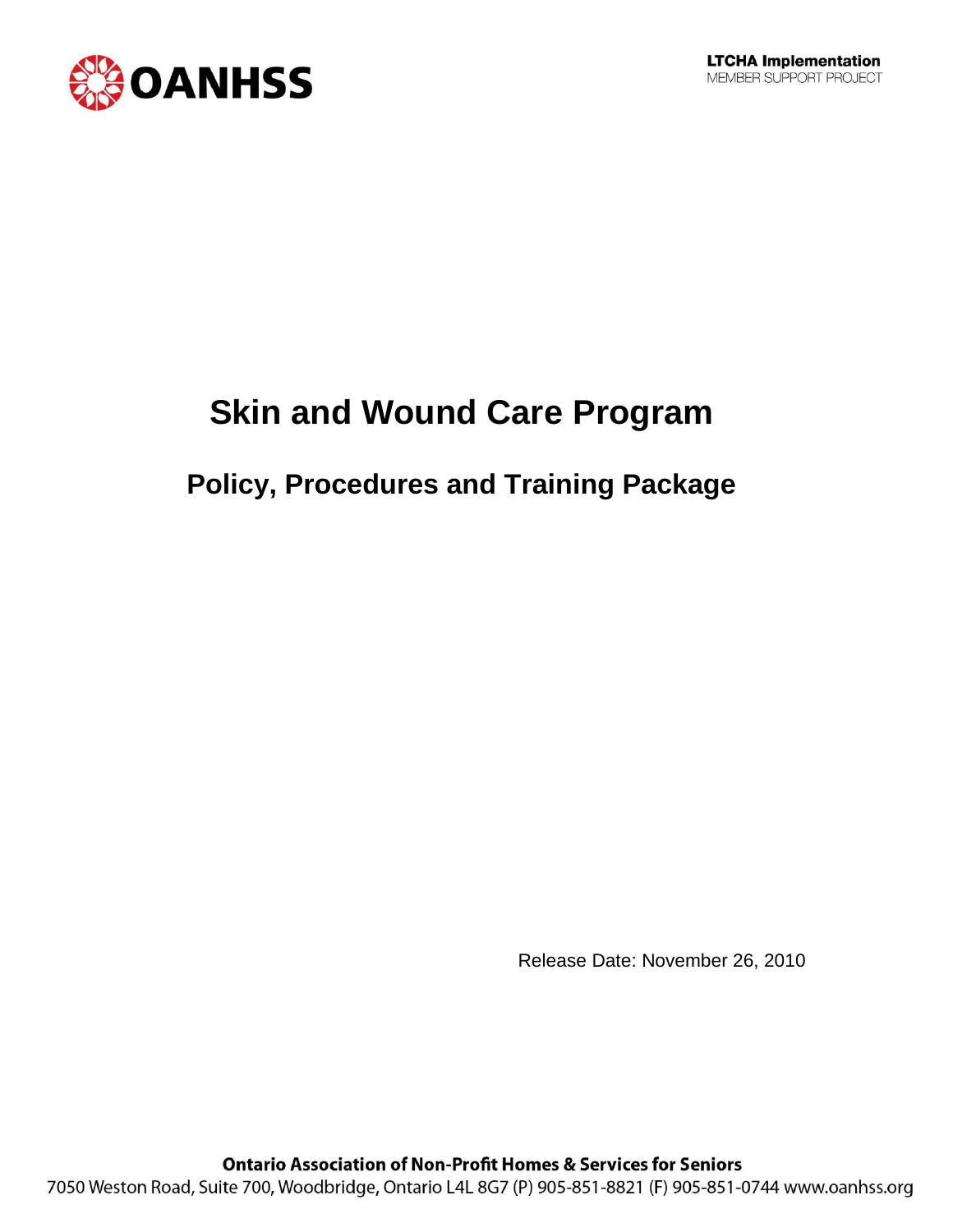#### **Disclaimer**

*The Ontario Association of Non-Profit Homes and Services for Seniors (OANHSS) Long-Term Care Homes Act (LTCHA) Implementation Member Support Project resources are confidential documents for OANHSS members only. Any review, retransmission, dissemination or other use of, or taking of any action in reliance upon this information, by persons or entities other than the intended recipients is prohibited without the approval of OANHSS.*

*The opinions expressed by the contributors to this work are their own and do not necessarily reflect the opinions or policies of OANHSS.*

*LTCHA Implementation Member Support Project resources are distributed for information purposes only. The Ontario Association of Non-Profit Homes and Services for Seniors is not engaged in rendering legal or other professional advice. If legal advice or other expert assistance is required, the services of a professional should be sought.*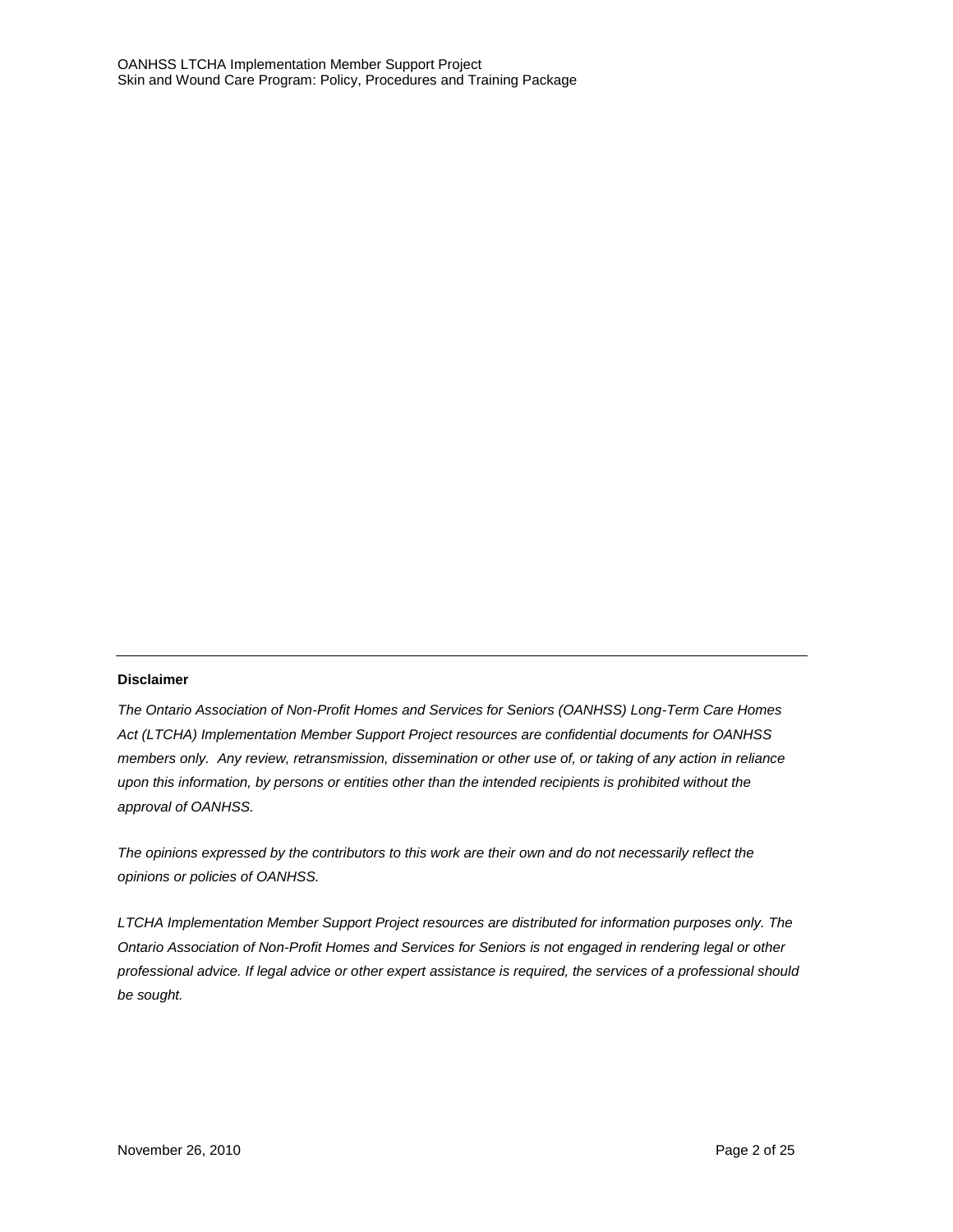# **TABLE OF CONTENTS**

| APPENDIX B: BRADEN SCALE FOR PREDICTING PRESSURE SORE RISK 16              |  |
|----------------------------------------------------------------------------|--|
|                                                                            |  |
|                                                                            |  |
|                                                                            |  |
|                                                                            |  |
| APPENDIX G: SKIN AND WOUND CARE PROGRAM TRAINING PRESENTATION – CLINICAL   |  |
|                                                                            |  |
| APPENDIX H: SKIN AND WOUND CARE PROGRAM TRAINING PRESENTATION - FRONT LINE |  |
|                                                                            |  |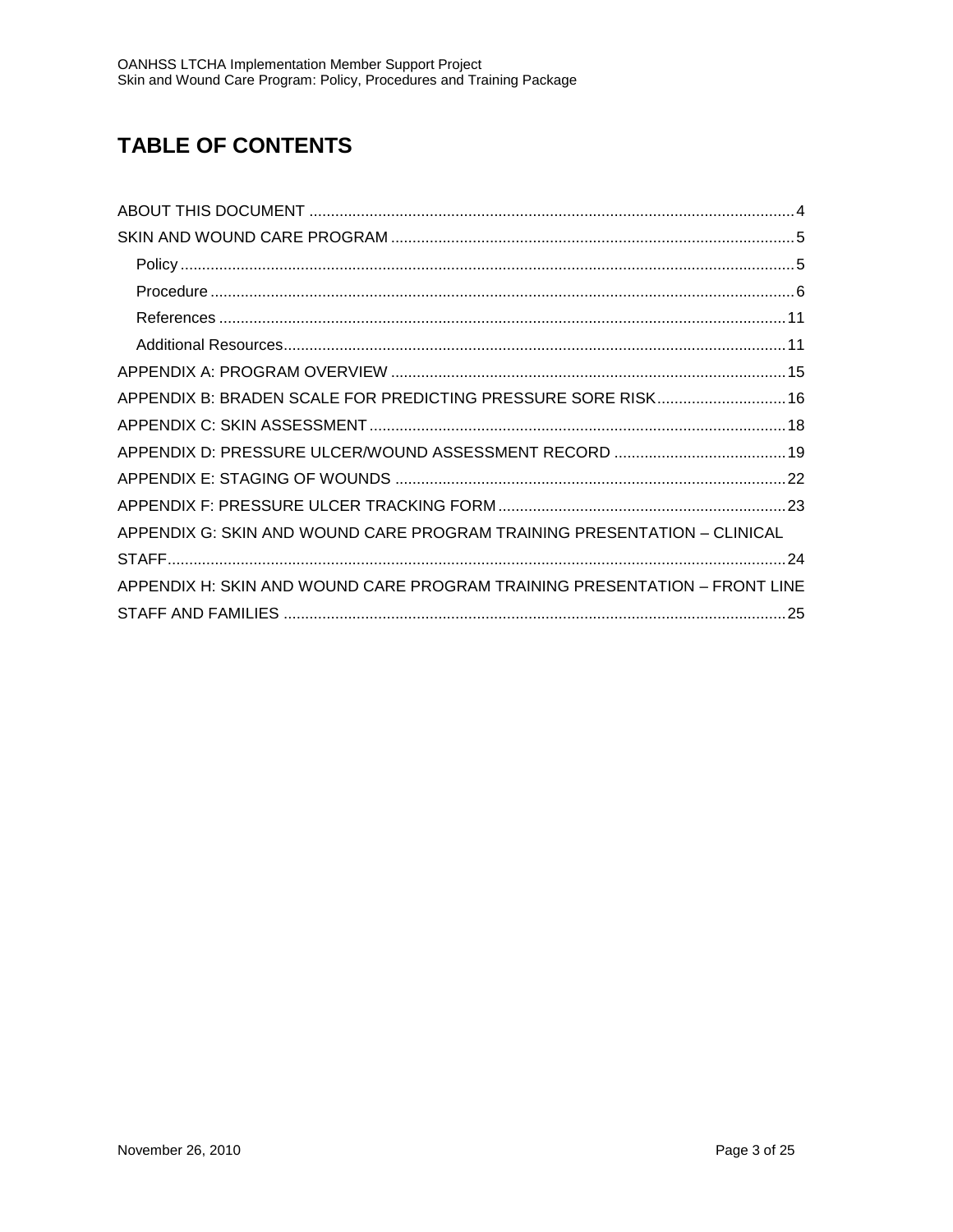# **ABOUT THIS DOCUMENT**

The development and implementation of an interdisciplinary program for skin and wound care is a requirement of Regulation 79 of the *Long-Term Care Homes Act, 2007* (LTCHA). This document contains sample program objectives, policy, procedures and staff training materials and tools that meet the minimum requirements of the LTCHA and regulation.

This package is intended to be used as a resource for OANHSS member homes to modify and customize, as appropriate. This material can also be used by homes to review their current policies and procedures and compare content. Please note: The project team have compiled these materials during the fall of 2010, and as a result, the information is based on the guidance available at this time. Homes need to regularly review the Ministry of Health and Long-Term Care (MOHLTC) Quality Inspection Program Mandatory and Triggered Protocols to ensure that internal policies and procedures align to these compliance expectations.

Program Evaluation: As described in the regulation, the core clinical programs must be evaluated and updated at least annually by Long Term Care Homes, in accordance with evidence-based practices and if there are none, in accordance with prevailing practices. **Note: a program evaluation approach is not included in this document**. However, OANHSS is planning to develop resource materials on the topic of integrative program evaluation approaches for its members in the near future.

### **Acknowledgements**

OANHSS gratefully acknowledges the contribution of written practices, resources and tools used in the development of this package from Belmont House and The Perley and Rideau Vetrans' Heath Centre (PRVHC). Please see page 11 for additional resources and reference materials.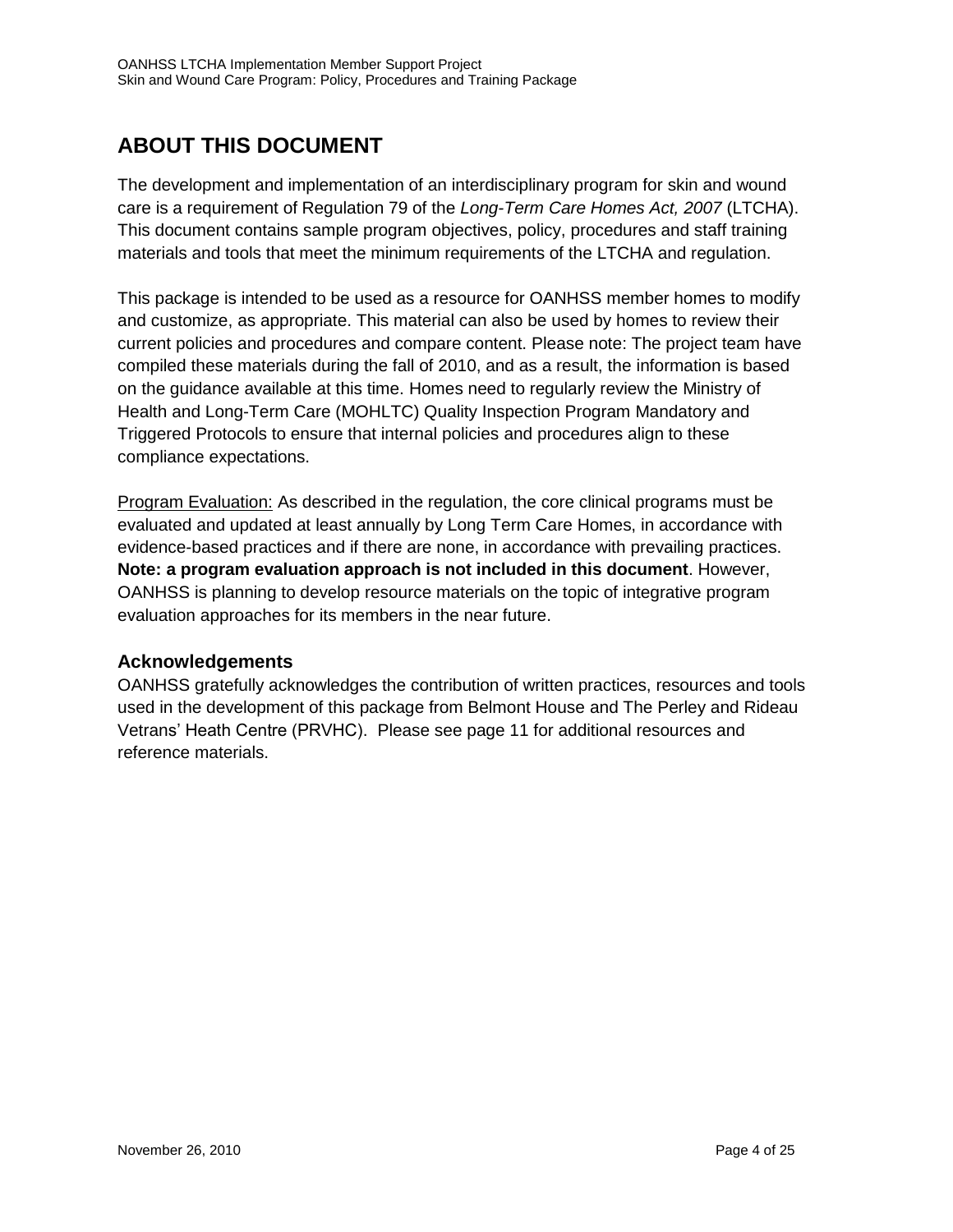### **SKIN AND WOUND CARE PROGRAM**

### *Policy*

Skin care, risk assessment and wound care treatment plans are based on resident focused goals of pressure relief, improved or sustained skin integrity, comfort and mobility, infection prevention, healing and/or palliation.

The home shall ensure that a skin and wound care program will be maintained to preserve skin integrity, prevent pressure ulcers, promote comfort and mobility and prevent infection.

The skin and wound care program will use screening protocols and assessment instruments to assess risk factors identified. The interdisciplinary team plays a significant role in skin care and pressure ulcer management, promoting open communication and monitoring resident outcomes and program outcomes.

(Please refer to related policies on topics such as foot care, bathing and infection control.)

#### **Definitions**

Altered skin integrity: Potential or actual disruption of epidermal or dermal tissue.

Pressure Ulcer: A lesion caused by unrelieved pressure that results in damage to underlying tissue. Pressure ulcers usually occur over a bony prominence and are staged to classify the degree of tissue damage observed.

#### **Purpose/Goals**

The purpose of skin care and wound management is to:

- Identify residents at risk for skin breakdown.  $\bullet$
- Implement strategies to prevent and/or manage pressure ulcers and reduce pain  $\bullet$ and minimize infection.
- Reduce and mitigate the overall incidence of pressure ulcers.
- Reduce risk factors that contribute to the development of pressure ulcers.
- Monitor the incidence and severity of pressure ulcers.  $\bullet$
- Promote an optimal level of resident function, comfort and quality of life.
- Monitor and evaluate resident outcomes. $\bullet$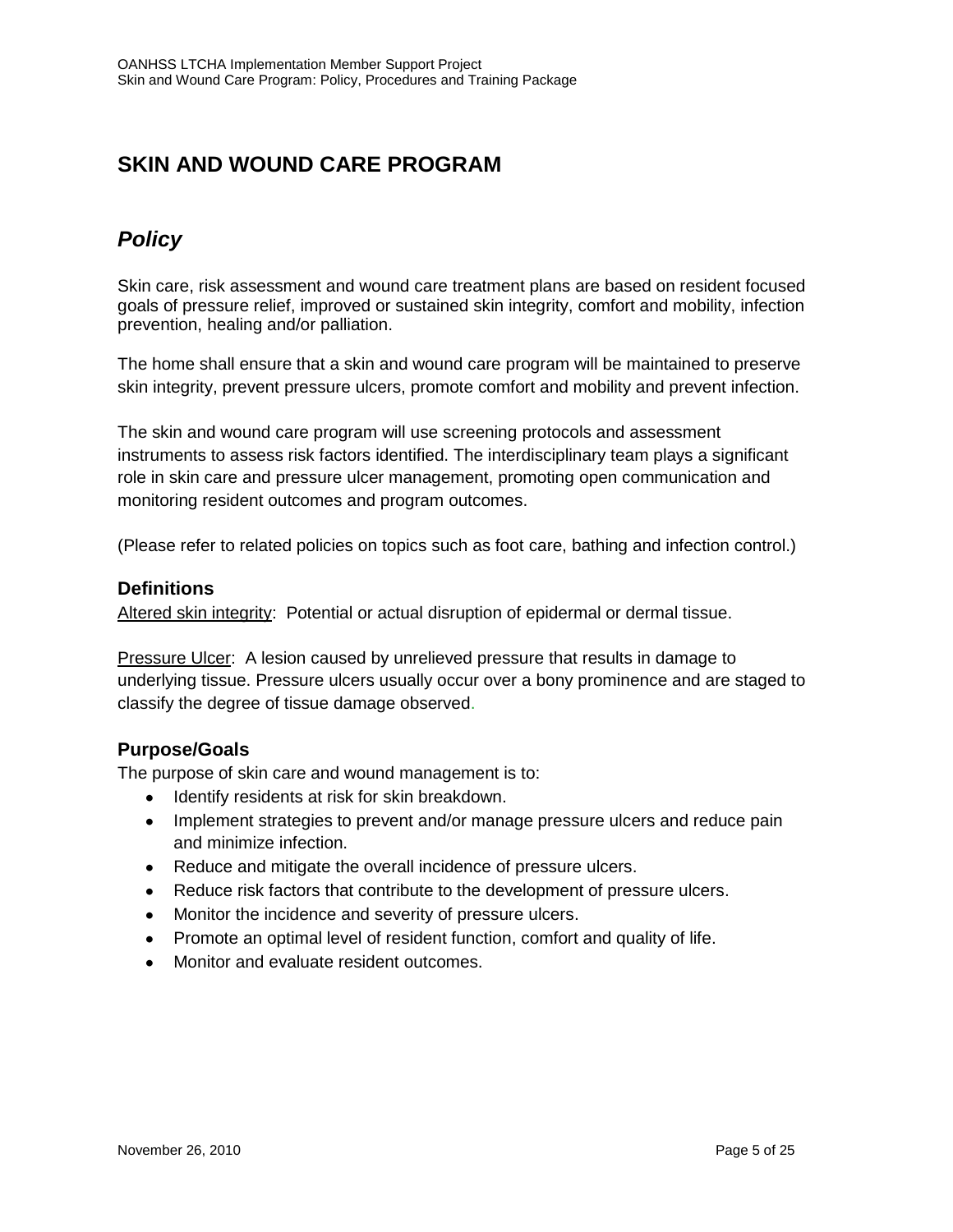# *Procedure*

#### Skin Assessment and Identifying Residents at Risk for Altered Skin Integrity

Registered Staff:

- 1. Complete a Braden Scale (Appendix B) and a Skin Assessment (Appendix C) within 24 hours of admission to identify residents at risk for altered skin integrity.
- 2. Assess residents identified as being at risk of altered skin integrity by completing a Skin Assessment and Braden Scale:
	- Upon any return of the resident from hospital\*
	- Upon any return of the resident from an absence of greater than 24 hours\*
	- Quarterly as per the Resident Assessment Instrument Minimum Data Set 2.0 (RAI-MDS 2.0) schedule
	- When there is a change in health status. This assessment can be completed while assisting with other care such as dressing and undressing and bathing.
- 3. Initiate a plan of care within 24 hours of admission to reduce identified risks.
- 4. Identify the resident as being at risk of altered skin integrity (e.g. high/very high risk-red dot, at risk-green dot on resident chart).
- 5. Conduct RAI-MDS 2.0 assessment according to the RAI-MDS 2.0 schedule within 14 days of admission and quarterly thereafter according to the schedule and if there is a change in health status. The RAI-MDS 2.0 will generate a Pressure Ulcer Risk Scale score (PURS). A PURS score includes bed mobility, walk in room, bowel incontinence, weight loss, daily pain, shortness of breath and history of resolved pressure ulcer. A score of 6, 7, or 8 indicates high/very high risk of altered skin integrity.
- 6. Continue to update the care plan based on the RAI-MDS 2.0 assessment and complete the care plan within 21 days.
- 7. Place resident identified as being at high risk for altered skin integrity on the high risk rounds list.
- 8. Make referrals to interdisciplinary team members as required (e.g. registered dietitian, physiotherapist).
- 9. Ensure all staff can identify the residents who are at risk for actual or potential skin/wound breakdown, know whether, how and when the resident has been assessed, what the assessment results are, and the interventions and treatments being carried out.

#### Prevention of Pressure Ulcers

For residents in bed or chair:

1. Use devices to enable positioning, lifting and transfers, e.g. trapeze, transfer board, bed rails, glide sheet.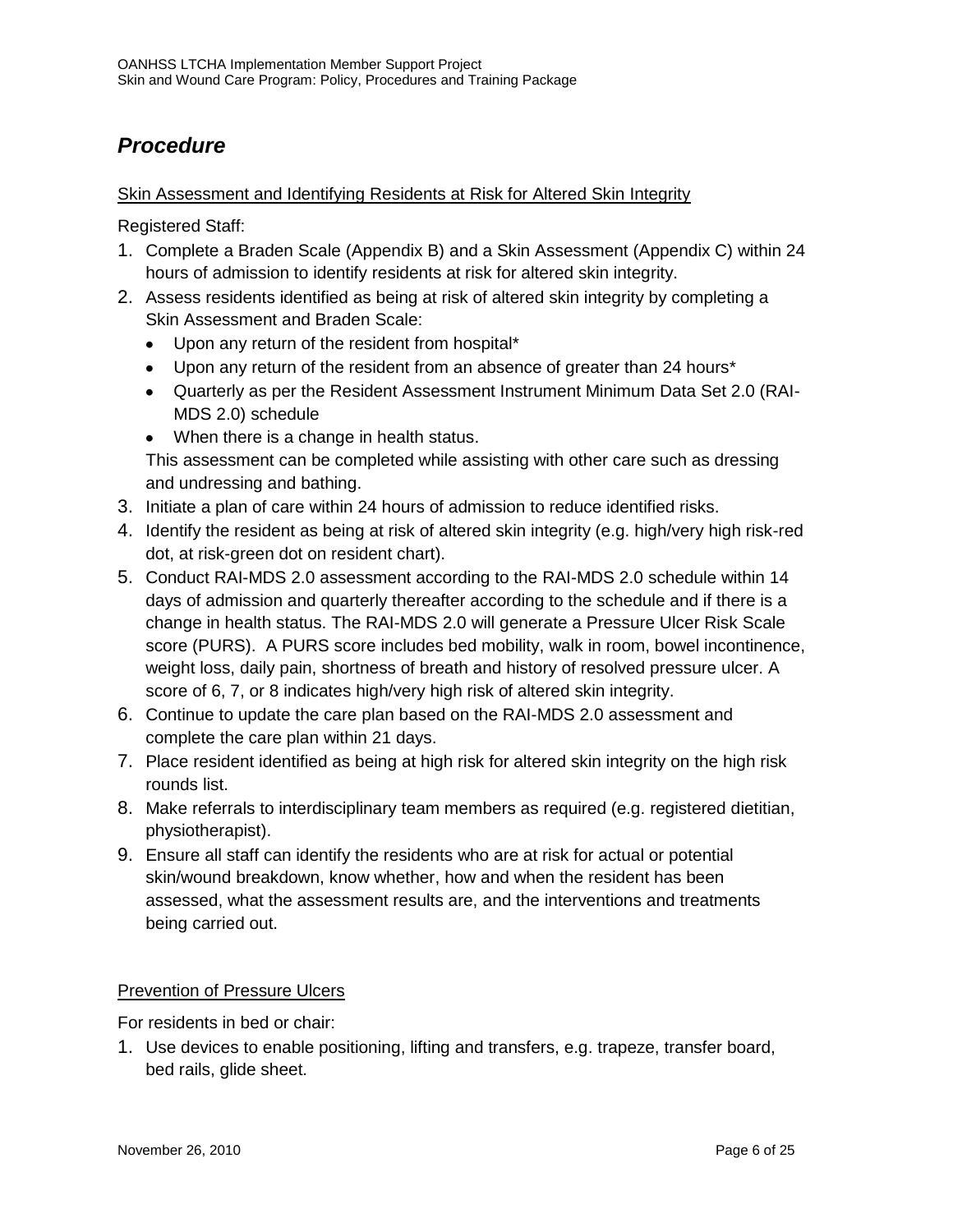- 2. Reposition dependent resident a minimum of every 2 hours depending on the resident's condition and the tolerance of tissue load during waking, including chair positioning and a minimum of 2 times per night if clinically indicated. (Note: minimize waking a resident if possible.)
- 3. Relieve pressure from bony prominences:
	- Use devices (e.g. pillows, foam wedges, gel pads, roho cushions, heel boots).
	- Turn to either side at small increments. Avoid positioning at 90 degrees over the trochanter.
	- Maintain the head of the bed less than 30 degrees.
	- Change angle of reclining chair a minimum of every 2 hours.
- 4. Manage risk factors such as moisture control, pressure reduction, positioning, mobility and nutrition.
- 5. Use low air loss surface for very high-risk residents.
- 6. Avoid layers of padding between resident's skin and relief surface.
- 7. Maintain proper body alignment and position of comfort.
- 8. Refer to Physiotherapist for seating assessment and seating devices for special needs.
- 9. Develop, implement and update an interdisciplinary plan of care.

#### Residents with Pressure Ulcers

Registered Staff:

- 1. Upon discovery of a pressure ulcer, initiate a baseline assessment using a clinically appropriate assessment instrument (e.g. Appendix D: Pressure Ulcer/Wound Assessment Record) from the Registered Nurses' Association of Ontario (RNAO) Toronto Best Practice Implementation Steering Committee. Also refer to the Pressure Ulcer Awareness Program of The Canadian Wound Care Association. Insert appendix form if available.
- 2. Stage the pressure ulcer using the staging guidelines (see Appendix E: Staging of Wounds).
- 3. Communicate findings and recommendations to resident or Substitute Decision Maker (SDM).
- 4. Ensure the plan of care is established outlining interventions and treatments; the resident is reassessed weekly if indicated and the care plan is revised accordingly.
- 5. Ensure that the resident is on a turning and positioning schedule.
- 6. Ensure the resident is provided with a pressure relief therapeutic surface.
- 7. Obtain a seating assessment if the resident has an ulcer on a sitting surface.
- 8. Minimize the risk of infections by utilizing routine and aseptic practices as appropriate.
- 9. Make referral to Enterostomal Therapist (ET) nurse or Wound Care Specialist if available (for Stage 3, 4 and unstageable ulcers only).
- 10. Contact the physician once the ET nurse or Wound Care Specialist has provided recommendations; obtain physician order for treatment recommendations. The ET nurse or Wound Care Specialist will order appropriate supplies through the wound supply company.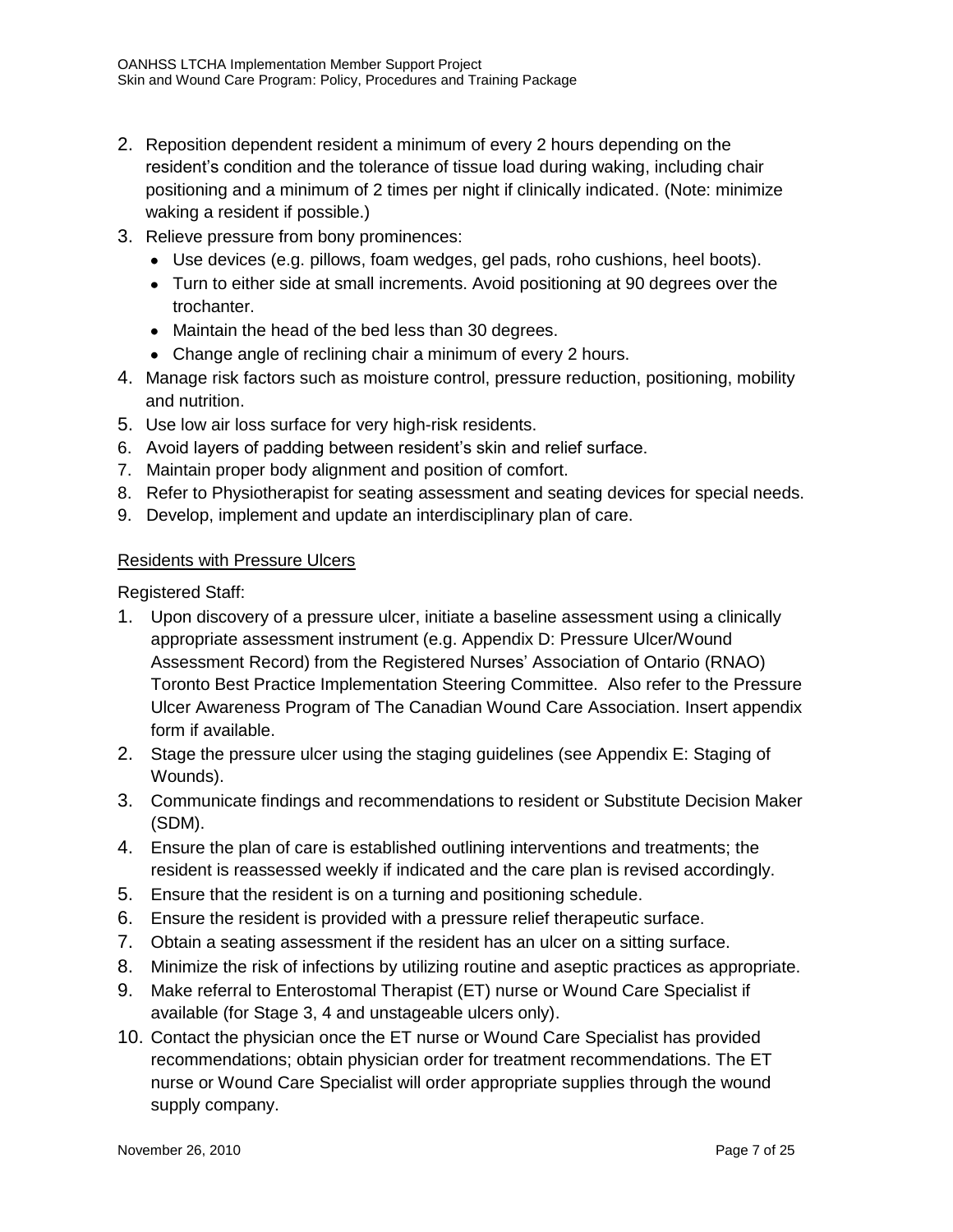- 11. Implement interventions for the prevention of further skin breakdown including recommendations from the ET nurse or Wound Care Specialist.
- 12. Complete a pain assessment and refer to physician for effective management.
- 13. Participate in the weekly high risk rounds and take photographs of the wound as needed.
- 14. After a dressing change, complete the Pressure Ulcer/Wound Assessment Record (weekly) including size (circumference and depth) of the wound, discharge from the wound, appearance, progression, pain, nutrition, equipment being used, etc.
- 15. Communicate with resident, SDM and the team (on the development and monitoring of plan of care, evaluation of progress, and reporting of the outcome).
- 16. Evaluate and document resident outcomes (e.g. using PURS score).

The Assistant Director of Care/designate:

- 1. Coordinate the submission for high intensity needs funding in keeping with MOHLTC High Intensity Needs Funds (HINF) Program.
- 2. Participate in weekly high risk rounds and best practice meetings.
- 3. Facilitate education for new employees and ongoing education for current employees as needed.

The Health Care Aide/Personal Support Worker:

- 1. Refer to kardex and/or care plan for specific care interventions.
- 2. Reposition any resident who is dependent on staff for repositioning every 2 hours and document same.
- 3. Participate in the weekly high-risk rounds.
- 4. Observe the resident's skin, specifically bony prominences daily and report any areas of redness to the registered staff. Do a visual head to toe skin assessment on bath days.
- 5. Report any changes in appetite and nutrition.
- 6. Provide skin care (e.g. pat vs. rubbing to dry skin, do not massage over reddened bony prominences, keep skin lubricated, lift rather than slide a resident in a manner that creates abrasions).
- 7. Ensure adequate intake of fluid (1500 mls per 24 hours). Report to registered staff if resident's 24 hour intake is less than 1000 mls per 24 hours.
- 8. Minimize shearing and friction on the skin when cleansing, providing care, or moving the resident.
- 9. Manage moisture, e.g. urine, feces, perspiration, wound exudates, saliva. Use protective barrier products, change linens and clothing when damp.
- 10. Do not use donut type devices or products that localize pressure to other areas.
- 11. Ensure that wheelchair cushions (e.g. ROHO) are properly inflated.
- 12. Report any evidence of pain (e.g. verbal, facial grimace) to the registered staff.

Registered Dietitian:

1. Complete nutritional and hydration risk assessment within 7 days.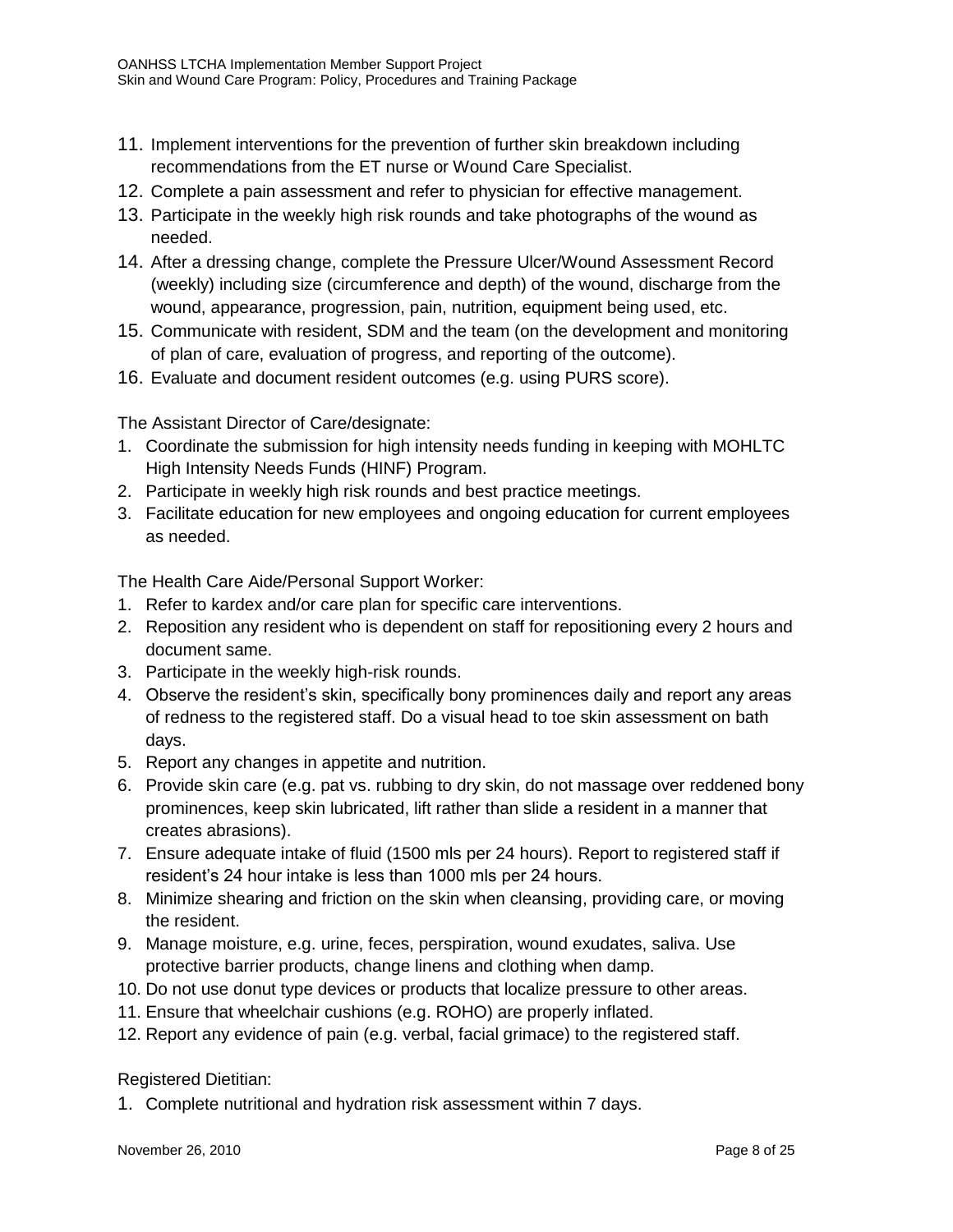- 2. Recommend / order appropriate diet, supplements and hydration strategies.
- 3. Make recommendations to physicians including: albumin, blood monitoring, and vitamins/minerals.

Enterostomal Therapist (ET) / Wound Care Specialist:

- 1. Complete and document assessment based on nursing or physician referral. (Note: ET nurse and Wound Care Specialist will use his/her own forms.)
- 2. Identify potential underlying causative factors contributing to pressure ulcer development.
- 3. Recommend treatment options.
- 4. Monitor and document effectiveness of treatment.
- 5. Provide staff education.

Physiotherapist (PT)/Rehab Assistant (RA):

- 1. Assess and advise on positioning and seating options.
- 2. Advise staff on bed mobility and transferring techniques to prevent shearing.
- 3. Assess and develop treatment plan for restorative/maintenance of mobility program and communicate plan to interdisciplinary team.
- 4. Provide and use therapeutic modalities (e.g. ultrasound).
- 5. Communicate with the resident or Power of Attorney (POA) for Property/ Guardian/Trustee on equipment purchases and seek authorization where payment is required.

Activation/Recreation:

- 1. Involve the resident in group or one-to-one exercise, range of motion, social programs as desired by the resident.
- 2. Ensure the resident is positioned according to the plan of care.
- 3. Recognize and report resident verbalizations; observe for signs and behaviours indicative of discomfort.

Foot Care/\*Chiropodist/Podiatrist:

1. Complete assessment and treatment of the toenails and feet.

\*where fees charged resident needs to agree to this intervention.

Physician:

- 1. Complete assessment within 7 days of admission.
- 2. Complete medical orders for wound treatment based on current evidence, best practice and ET / Wound Care Specialist recommendations.
- 3. Participate/consult with registered staff weekly regarding outcomes of weekly Pressure Ulcer Awareness and Prevention rounds.
- 4. Refer to specialized consultation services as needed (e.g. ET Nurse / Wound Care Specialist).
- 5. Monitor, evaluate and document outcomes of treatment.
- 6. Communicate and provide updates to families.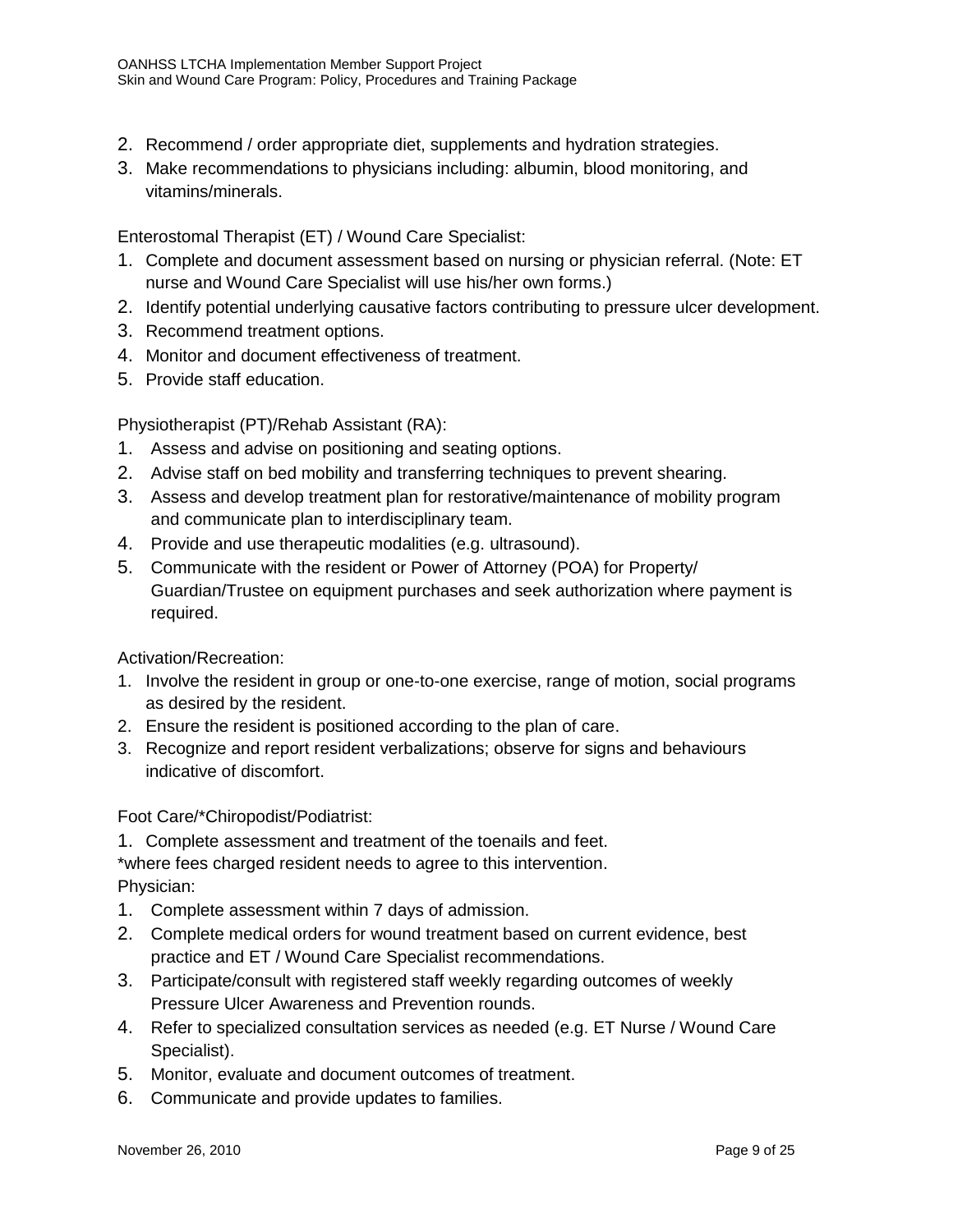Pharmacist:

- 1. Assess resident's medications.
- 2. Make recommendations to physicians as appropriate.
- 3. Provide consultation services.
- 4. Provide education.
- 5. Evaluate and document preventative interventions and resident outcomes quarterly.

#### Program Evaluation

The following indicators will be tracked monthly, analyzed and trended and reported to an appropriate internal committee (e.g. Quality Improvement, Best Practice, Clinical Advisory) or responsible task group:

- Prevalence of internally acquired pressure ulcers.
- Prevalence of externally acquired pressure ulcers.
- Prevalence of stage 1-4 pressure ulcers (from RAI-MDS 2.0 Canadian Institute for Health Information (CIHI) report).
- Prevalence of worsening pressure ulcers.

Pressure ulcer data can be obtained from CIHI reports derived from RAI-MDS 2.0, internal quality improvement reports from the home's care software program internal tracking systems (e.g. Appendix F: Pressure Ulcer Tracking Form) to assist in the identification, analysis and trends that may impact on the skin and wound care program.

Skin and pressure ulcer audits will be conducted quarterly to ensure that the assessment and tracking tools are being utilized appropriately and the strategies have been successful in reducing the number and severity of pressure ulcers.

#### **Staff Training and Education**

New staff (including agency staff and direct care contracted staff), registered nursing staff and health care aides (full and part time) will receive skin and wound care education and information during orientation. (Sample education tools include*: Education Workshop for Unregulated Care Providers-Assessment and Management of Pressure Ulcers* (RNAO) and *Education Workshop for RNs and RPNs –Assessment and Management of Pressure Ulcers* (RNAO), and Skin and Wound Care Program Training Presentations (Appendix G and H) (OANHSS).

Staff education sessions regarding skin and wound care will be provided annually and additionally as required.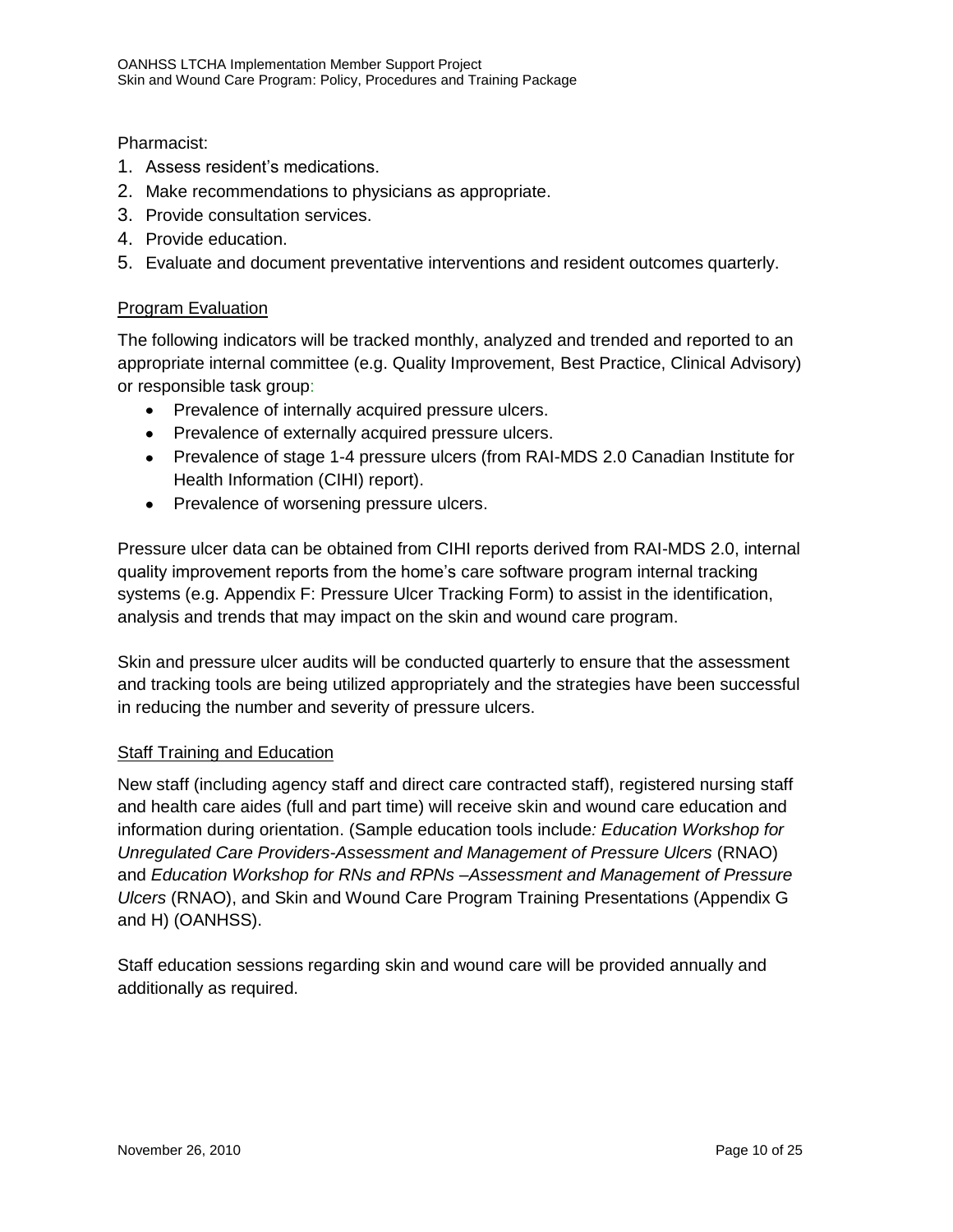### *References*

*Long-Term Care Homes Act*, 2007 and Regulation 79/2010. Section 50

Registered Nurses' Association of Ontario (2005). *Risk Assessment and Prevention of Pressure Ulcers. (Revised).* Toronto, Canada: Registered Nurses' Association of Ontario. [On-line]. Available: [www.rnao.org/bestpractices](http://www.rnao.org/bestpractices)

### *Additional Resources*

1) Canadian Association of Enterostomal Therapists (CAET): [www.caet.ca](http://www.caet.ca/) CAET is a professional organization founded to represent Enterostomal Therapy nursing.

The CAET believes that all persons with the following conditions are entitled to the comprehensive services of an Enterostomal Therapy nurse: abdominal stomata (opening), fistulae, draining wounds, and selected disorders of the integumentary (skin), gastrointestinal, and genitourinary systems.

2) Canadian Association of Wound Care (CAWC): *Pressure Ulcer Awareness Program* [www.cawc.net](http://www.cawc.net/)

The CAWC is a non-profit organization of healthcare professionals, industry participants, patients and caregivers dedicated to the advancement of wound care in Canada.

3) OANHSS *A Resource Guide – Skin and Wound Care*.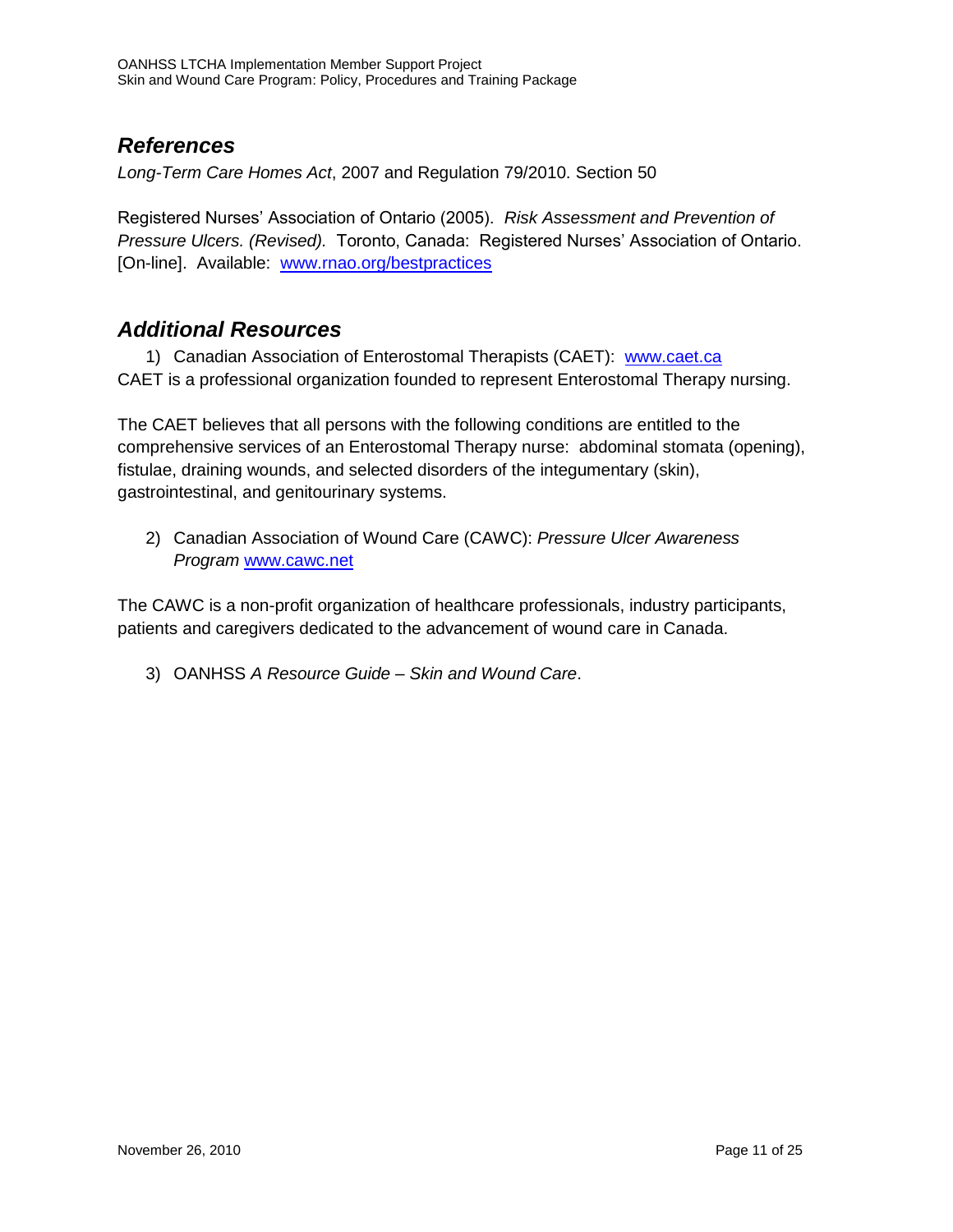### *Glossary of Terms*

#### Cellulitis

Inflammation of cellular connective tissue. Inflammation may be diminished or absent in immunosuppressed individuals.

#### Colonized

The presence of bacteria on the surface or in the tissue of a wound without indications of infection such as purulent exudate, foul odour, or surrounding inflammation. All Stage II, III, and IV pressure ulcers are colonized.

#### Contaminated

Containing bacteria, other microorganisms, or foreign material. The term usually refers to bacterial contamination and in this context is synonymous with colonized. Wounds with bacterial counts of 10<sup>5</sup> organisms per gram of tissue or less are generally considered contaminated; those with higher counts are generally considered infected.

#### Debridement

Removal of devitalized tissue and foreign matter from a wound. Various methods can be used for this purpose:

Autolytic Debridement: The use of synthetic dressings to cover a wound and allow eschar to self-digest by the action of enzymes present in wound fluids.

Enzymatic (Chemical) Debridement: The topical application of proteolytic substance (enzymes) to breakdown devitalized tissue.

Mechanical Debridement: Removal of foreign material and devitalized or contaminated tissue from a wound by physical forces rather than by chemical (enzymatic) or natural (autolytic) forces. Examples are wet-to-dry dressings, wound irrigations, whirlpool, and dextranomers.

Sharp Debridement: Removal of foreign material or devitalized tissue by a sharp instrument such as a scalpel. Laser debridement is also considered a type of sharp debridement.

#### **Epithelialization**

The stage of tissue healing in which epithelial cells migrate (move) across the surface of a wound. During this stage of healing, the epithelium appears the colour of "ground glass" to pink.

Erythema Redness of the skin.

November 26, 2010 **Page 12 of 25**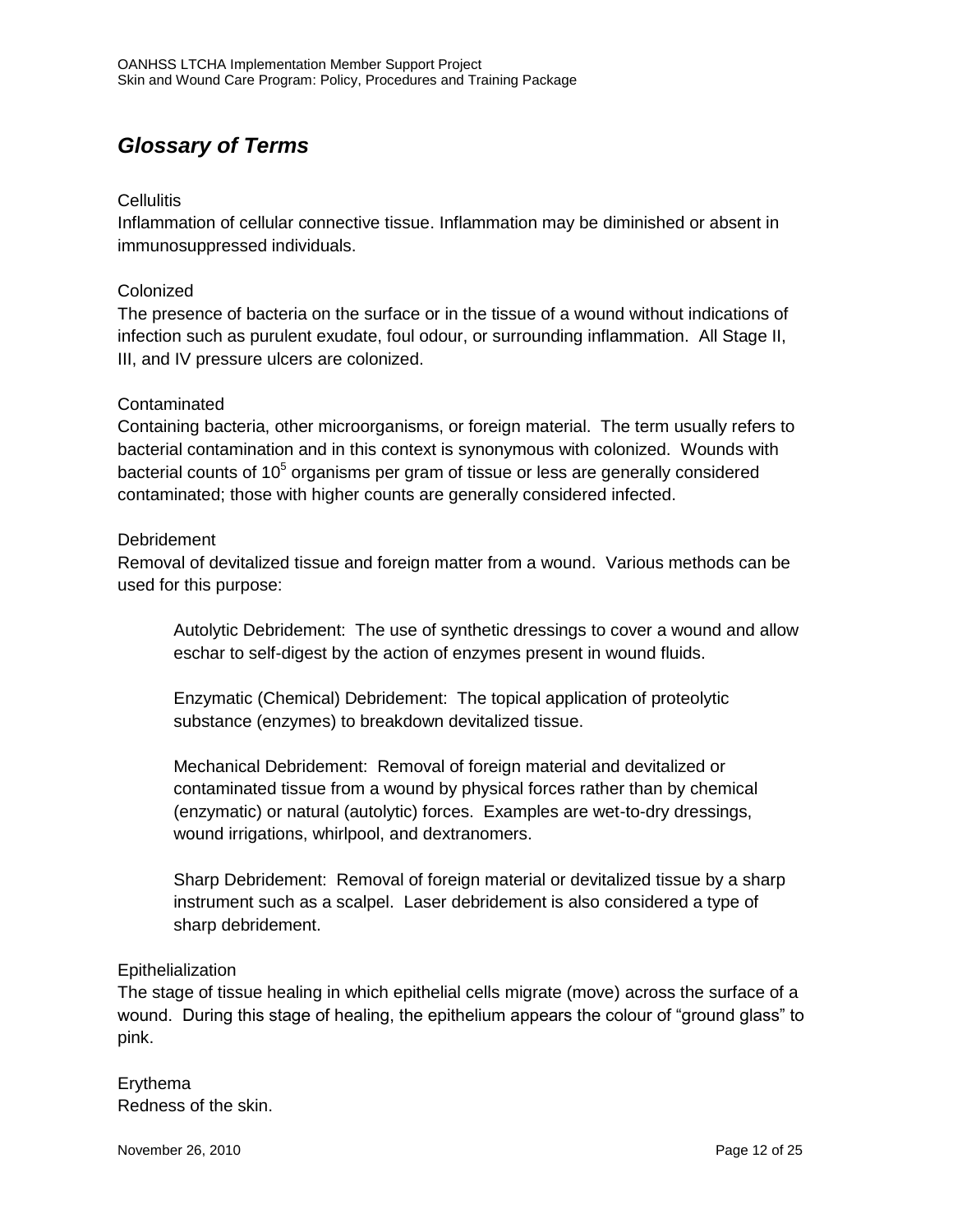#### Eschar

Thick, hard, black, leathery, necrotic, devitalized tissue.

#### **Friction**

Mechanical force exerted when skin is dragged across a coarse surface such as bed linens.

#### Granulation Tissue

Pink/red, moist tissue that contains new blood vessels, collagen, fibroblasts, and inflammatory cells, which fills an open, previously deep wound when it starts to heal.

#### Hypergranulation

Hypergranulation (proud flesh) may occur in wounds that are healing by second intention. This aberrant response represents overgrowth of fibroblasts and endothelial cells, and it is clinically recognized by its beefy, friable, red appearance. These highly vascular lesions resemble pyogenic granuloma on histologic analysis, and they bleed easily. The presence of this tissue results in the inhibition of fibroblast proliferation and prevents wound healing. Treatment consists of destruction of the hypergranulation tissue by cautery, shave excision, aluminum chloride, or curettage.

#### **Maceration**

Softening of tissue by soaking in fluids. In this context, it refers to degenerative changes and disintegration of skin when it has been kept too moist.

#### Necrosis/Necrotic Tissue

Describes devitalized (dead) tissue, e.g. eschar and slough.

#### Pressure Ulcers

Any lesions caused by unrelieved pressure that results in damage to underlying tissue. Pressure ulcers usually occur over a bony prominence and are staged to classify the degree of tissue damaged observed.

#### Shear

Mechanical force that acts on a unit area of skin in a direction parallel to the body's surface. Shear is affected by the amount of pressure exerted, the coefficient of friction between the materials contacting each other, and the extent to which the body makes contact with the support surface.

#### Sinus Tract

A cavity or channel underlying a wound that involves an area larger than the visible surface of the wound. It is a pathway that can extend in any direction from the wound surface, which results in dead space with potential for abscess formation.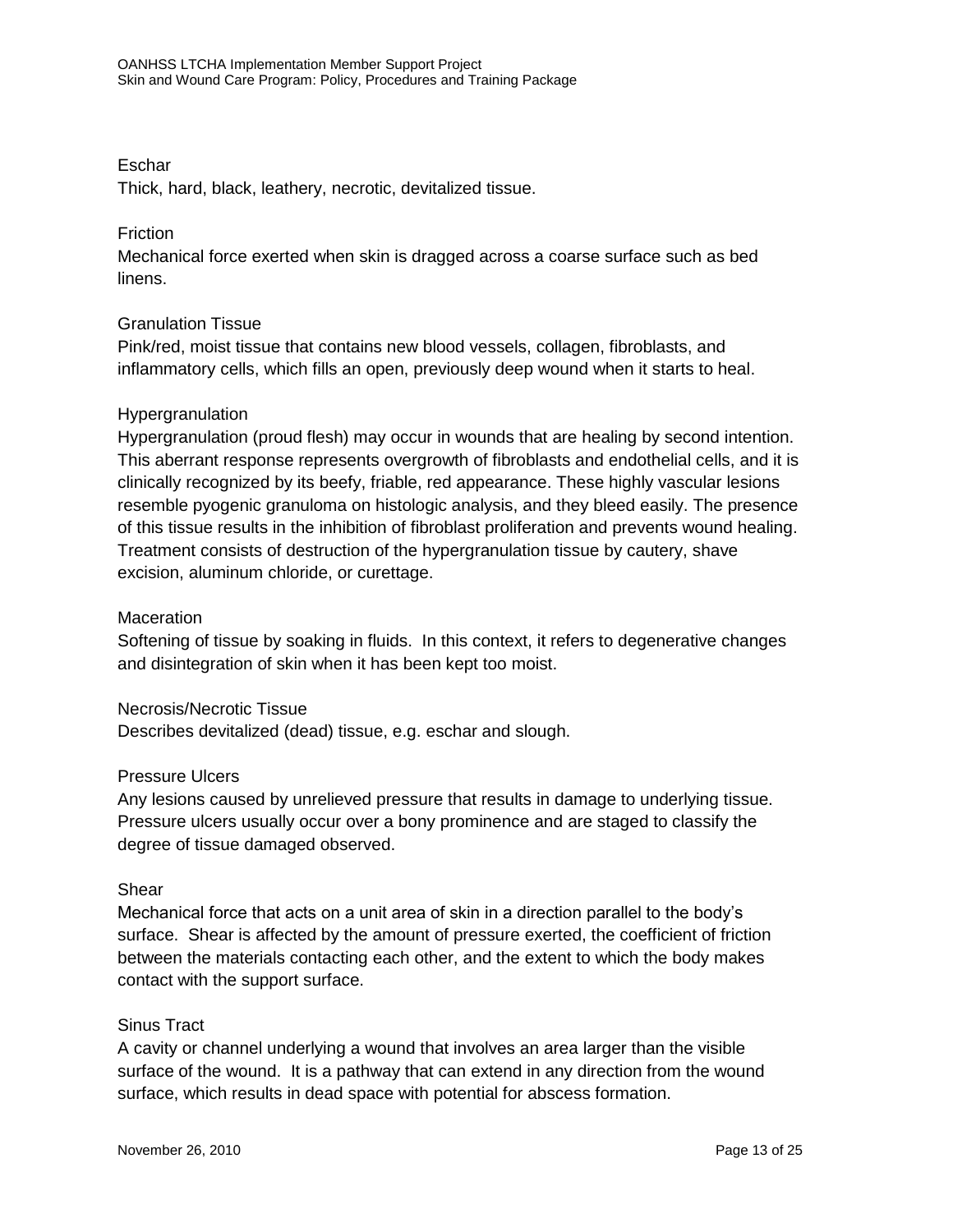#### Slough

Necrotic (dead) tissue in the process of separating from viable portions of the body. It is seen as the accumulation of dead cellular debris on the wound surface, and tends to be yellow in colour due to the large amounts of leukocytes present. However, yellow tissue is not always indicative of slough but may be subcutaneous tissue, tendon, or bone instead.

#### **Tunnelling**

A passageway under the surface of the skin that is generally open at the skin level; however, most tunneling is not visible.

#### Undermining

A closed passageway under the surface of the skin that is open only at the skin surface. Generally, it appears as an area of skin ulceration at the margins of the ulcer with skin overlaying the area. The undermining often develops from shearing forces.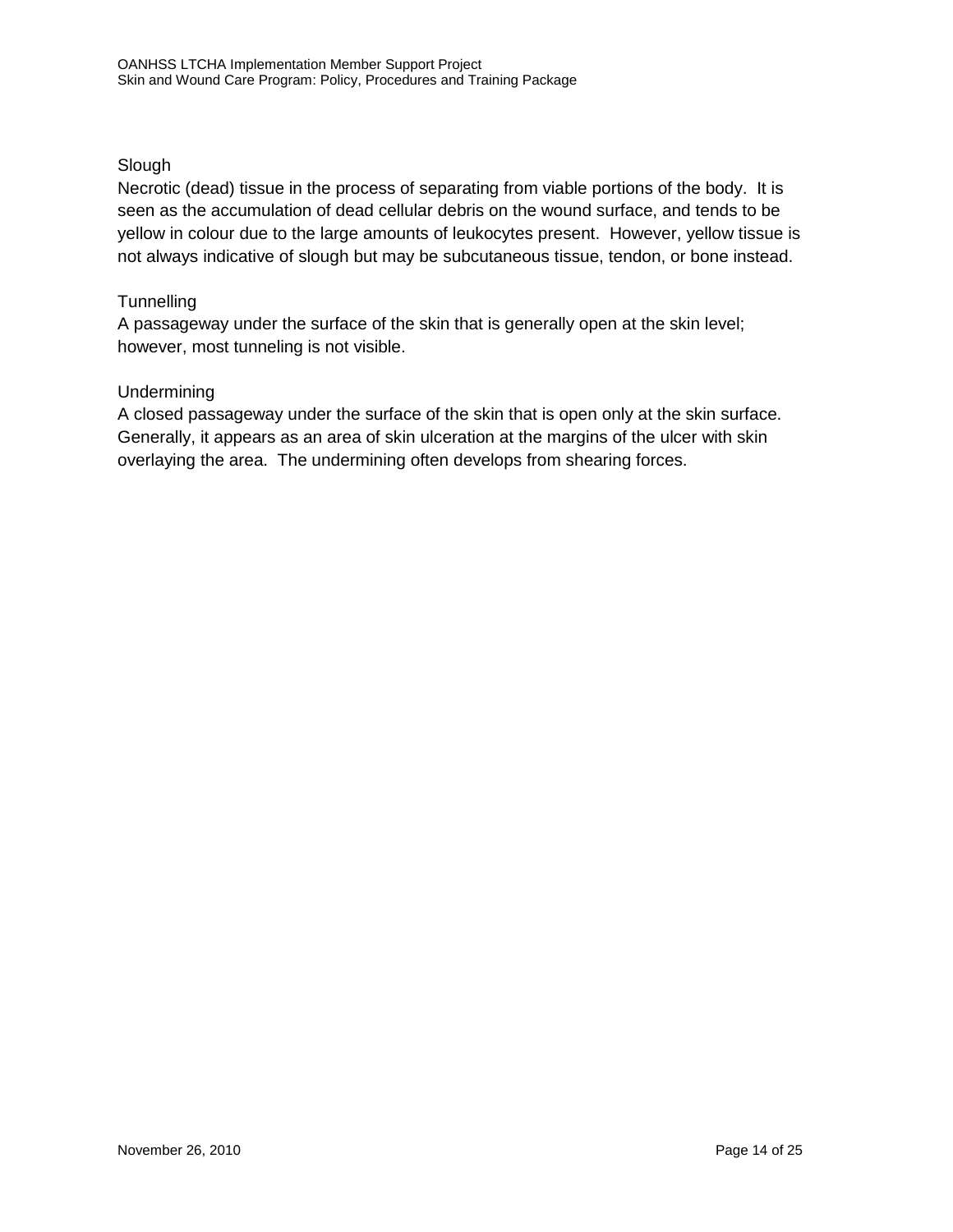### **APPENDIX A: SKIN AND WOUND CARE - OVERVIEW**

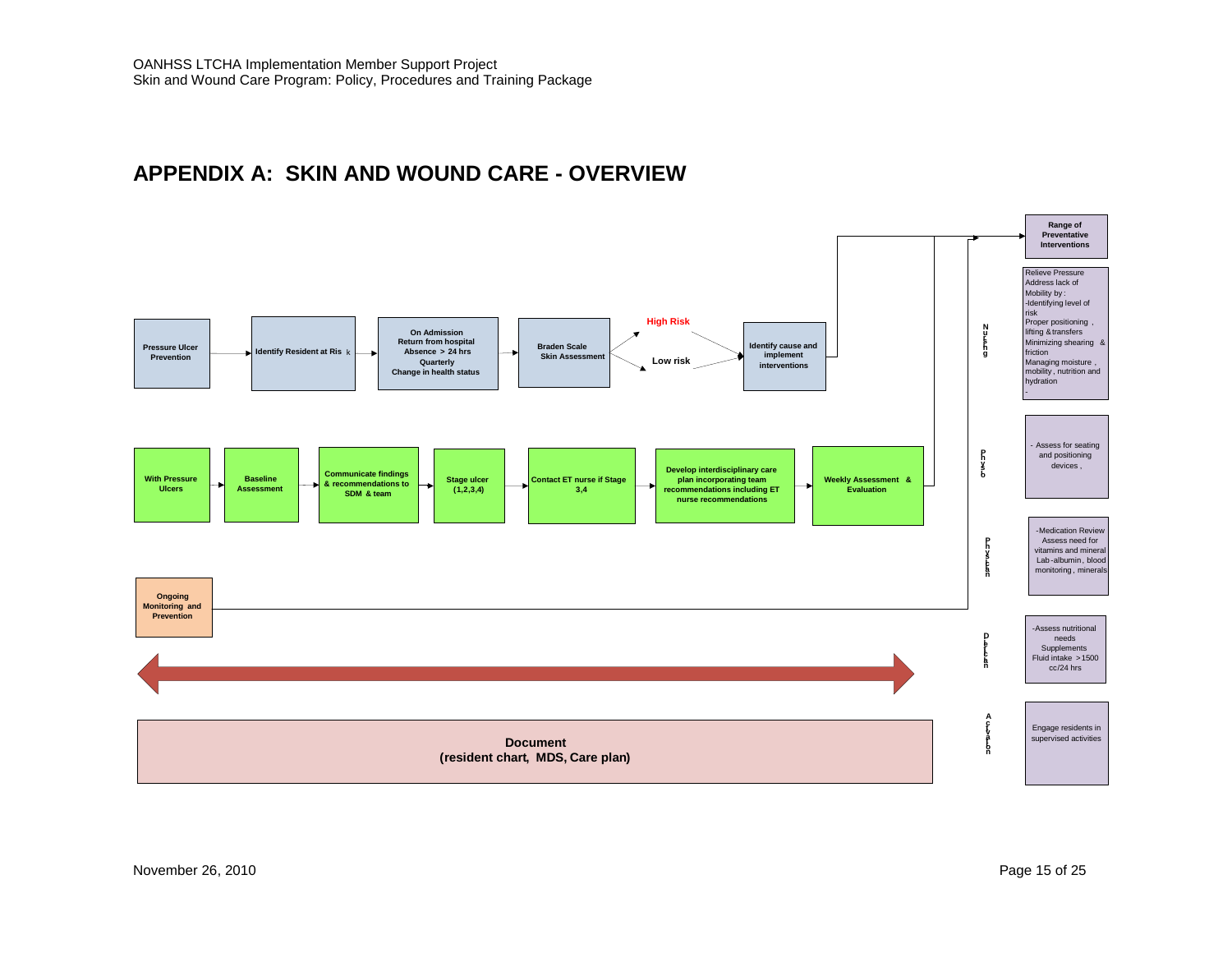### **APPENDIX B: BRADEN SCALE FOR PREDICTING PRESSURE SORE RISK AT ADMISSION**

|                                                                                                     |                                                                                                                                                                                                                                          |                                                                                                                                                                                                                                                           |                                                                                                                                                                                                                                                                      | Date of Assessment                                                                                                                                    |  |  |
|-----------------------------------------------------------------------------------------------------|------------------------------------------------------------------------------------------------------------------------------------------------------------------------------------------------------------------------------------------|-----------------------------------------------------------------------------------------------------------------------------------------------------------------------------------------------------------------------------------------------------------|----------------------------------------------------------------------------------------------------------------------------------------------------------------------------------------------------------------------------------------------------------------------|-------------------------------------------------------------------------------------------------------------------------------------------------------|--|--|
| <b>SENSORY PERCEPTION</b><br>Ability to respond<br>meaningfully to pressure-<br>related discomfort. | Completely<br>1.<br><b>Limited</b><br>Unresponsive (does not<br>moan, flinch or grasp) to<br>painful stimuli, due to<br>diminished level of<br>consciousness or<br>sedation.<br>OR<br>limited ability to feel pain<br>over most of body. | <b>Very Limited</b><br>2.<br>Responds only to painful<br>stimuli. Cannot<br>communicate discomfort<br>except by moaning or<br>restlessness.<br>0R<br>has a sensor impairment<br>that limits the ability to feel<br>pain or discomfort over 16<br>of body. | <b>Slightly Limited</b><br>з.<br>Responds to verbal<br>commands, but cannot<br>always communicate<br>discomfort or the need to<br>be turned.<br>ΟR<br>has some sensory<br>impairment which limits<br>ability to feel pain or<br>discomfort in 1 or 2<br>extremities. | No Impairment<br>4.<br>Responds to verbal<br>commands. Has no<br>sensory deficit which would<br>limit ability to feel or voice<br>pain or discomfort. |  |  |
| <b>MOISTURE</b><br>Degree to which skin is<br>exposed to moisture.                                  | <b>Constantly Moist</b><br>1.<br>Skin is kept moist almost<br>constantly by<br>perspiration, urine, etc.<br>Dampness is detected<br>every time patient is<br>moved or turned.                                                            | <b>Very Moist</b><br>2.<br>Skin is often, but not<br>always, moist. Linen must<br>be changed at least once a<br>shift.                                                                                                                                    | <b>Occasionally Moist</b><br>з.<br>Skin is cocasionally moist.<br>reguiring an extra linen<br>change approximately<br>once a day.                                                                                                                                    | <b>Rarely Moist</b><br>4.<br>Skin is usually dry, linen<br>only requires changing at<br>routine intervals.                                            |  |  |
| <b>ACTIVITY</b><br>Degree of physical<br>activity.                                                  | <b>Bedfast</b><br>1.<br>Confined to bed                                                                                                                                                                                                  | <b>Chairfast</b><br>2.<br>Ability to walk severely<br>limited or non-existent<br>Cannot bear own weight<br>and/or must be assisted<br>into chair or wheelchair.                                                                                           | <b>Walks Occasionally</b><br>з.<br>Walks occasionally during<br>day, but for very short<br>distances with or without<br>assistance. Spends<br>majority of each shift in<br>bed or chair.                                                                             | <b>Walks Frequently</b><br>4.<br>Walks outside the room at<br>least twice a day and<br>inside room at least every<br>2 hours during waking<br>hours.  |  |  |
| <b>MOBILITY</b><br>Ability to change and<br>control body position.                                  | Completely<br>1.<br>Immobile<br>Does not make even<br>slight changes in body<br>or extremity position<br>without assistance.                                                                                                             | <b>Very Limited</b><br>2.<br>Makes occasional slight<br>changes in body or<br>extremity position but<br>unable to make frequent or<br>significant changes<br>independently.                                                                               | <b>Slightly Limited</b><br>з.<br>Makes frequent though<br>slight changes in body or<br>extremity position<br>independently.                                                                                                                                          | <b>No Limitation</b><br>4.<br>Makes major and frequent<br>changes in position without<br>assistance.                                                  |  |  |
| <b>NUTRITION</b><br><b>Usual</b> food intake pattern                                                | <b>Very Poor</b><br>п.<br>Never eats a complete<br>meal. Rarely eats more<br>than 1/3 of any food                                                                                                                                        | Probably Inadequate<br>2.<br>Rarely eats a complete<br>meal and generally eats<br>only about 16 of any food                                                                                                                                               | Adequate<br>з.<br>Eats over half or most<br>meals. Eats a total of 4<br>servings of protein (meat                                                                                                                                                                    | <b>Excellent</b><br>4.<br>Eats most of every meal.<br>Never refuses a meal.<br>Usually eats a total of 4 or                                           |  |  |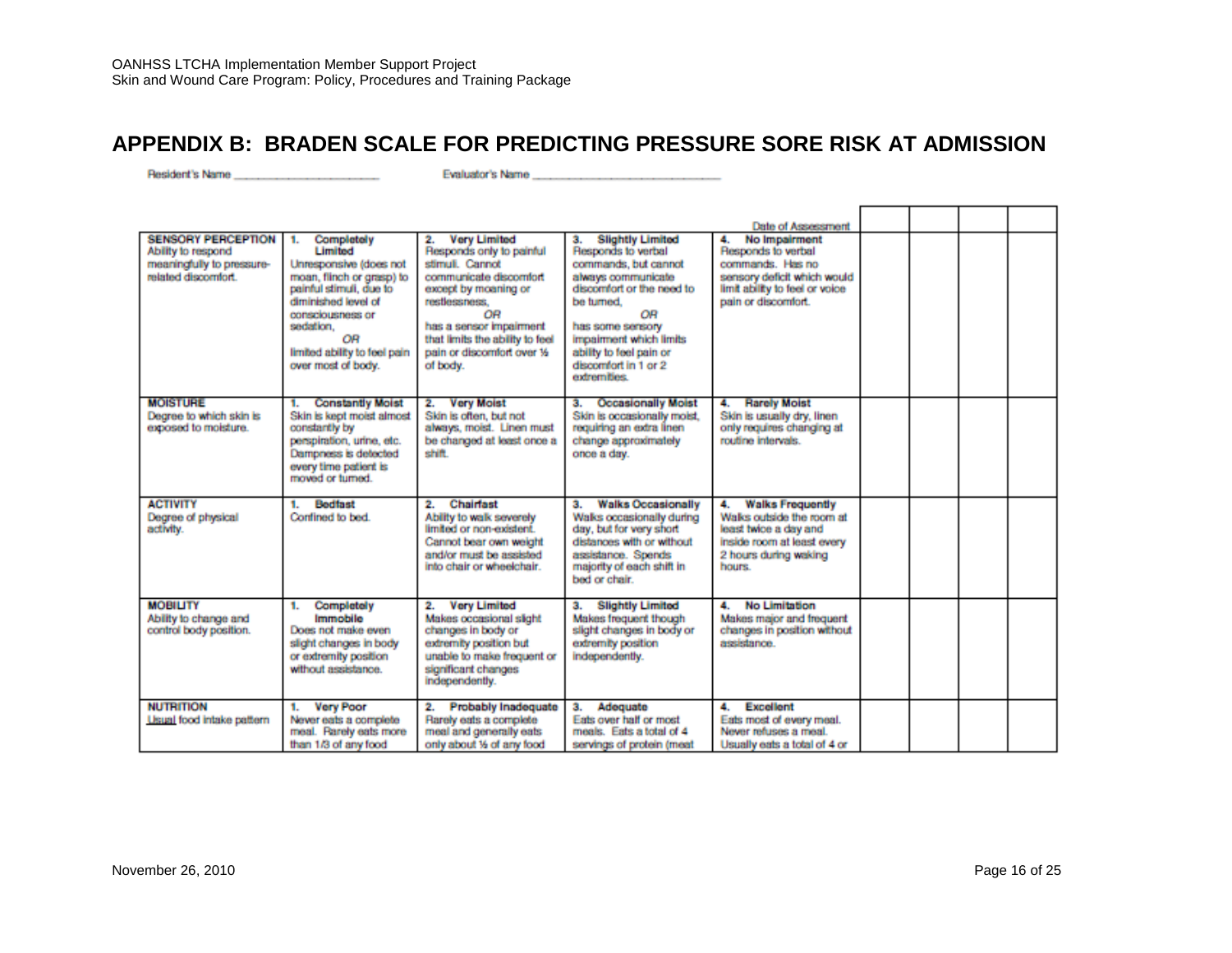|                                                       | offered. Eats 2 servings<br>or less of protein (meat<br>or dairy products) per<br>day. Takes fluids<br>poorly. Does not take a<br>liquid dietary<br>supplement<br>OR<br>is NPO and/or<br>maintained on clear<br>liquids of IVs for more<br>than 5 days.                                                                                    | offered. Protein intake<br>includes only 3 servings of<br>meat or dairy products per<br>day. Occasionally will take<br>a dietary supplement<br>ΩR<br>receives less than optimum<br>amount of liquid diet or<br>tube feeding.                                                                                     | or dairy products) each<br>day. Occasionally will<br>refuse a meal, but will<br>usually take a supplement<br>if offered<br>OR<br>is on tube feeding or TPN<br>regimen, which meets<br>most of nutritional needs. | more servings of meat and<br>dairy products.<br>Occasionally eats between<br>meals. Does not require<br>supplementation. |  |  |
|-------------------------------------------------------|--------------------------------------------------------------------------------------------------------------------------------------------------------------------------------------------------------------------------------------------------------------------------------------------------------------------------------------------|------------------------------------------------------------------------------------------------------------------------------------------------------------------------------------------------------------------------------------------------------------------------------------------------------------------|------------------------------------------------------------------------------------------------------------------------------------------------------------------------------------------------------------------|--------------------------------------------------------------------------------------------------------------------------|--|--|
| <b>FRICTION AND SHEAR</b>                             | Problem<br>Requires moderate to<br>maximum assistance in<br>moving. Complete lifting<br>without sliding against<br>sheets is impossible.<br>Frequently slides down<br>in bed or chair, requiring<br>frequent repositioning<br>with maximum<br>assistance. Spasticity,<br>contractures or agitation<br>lead to almost constant<br>friction. | <b>Potential Problems</b><br>Moves feebly or requires<br>minimum assistance.<br>During a move skin<br>probably slides to some<br>extent against sheets.<br>chair restraints, or other<br>devices. Maintains:<br>relatively good position in<br>chair or bed most of the<br>time but occasionally slides<br>down. | <b>No Apparent</b><br>Problem<br>Moves in bed and chair<br>independently and has<br>sufficient muscle strength<br>to lift up completely during<br>move. Maintains good<br>position in bed or chair.              |                                                                                                                          |  |  |
| C Copyright Barbara Braden and Nancy Bergstrom, 1988. |                                                                                                                                                                                                                                                                                                                                            |                                                                                                                                                                                                                                                                                                                  |                                                                                                                                                                                                                  |                                                                                                                          |  |  |

**TOTAL SCORE** 

Note: (Braden, 2001) 15 to  $18 = At$  Risk<br>13 to  $14 =$  Moderate Risk 10 to  $12 =$  High Risk  $<$  9 = Very High Risk

Assessment Schedule:

Very High to High Risk = minimum monthly<br>Moderate Risk = q3months Low/No Risk = q6months

Consider other resident factors that will also increase risks e.g., advanced age, uncontrolled pain, underlying disease conditions, low albumin and HGB.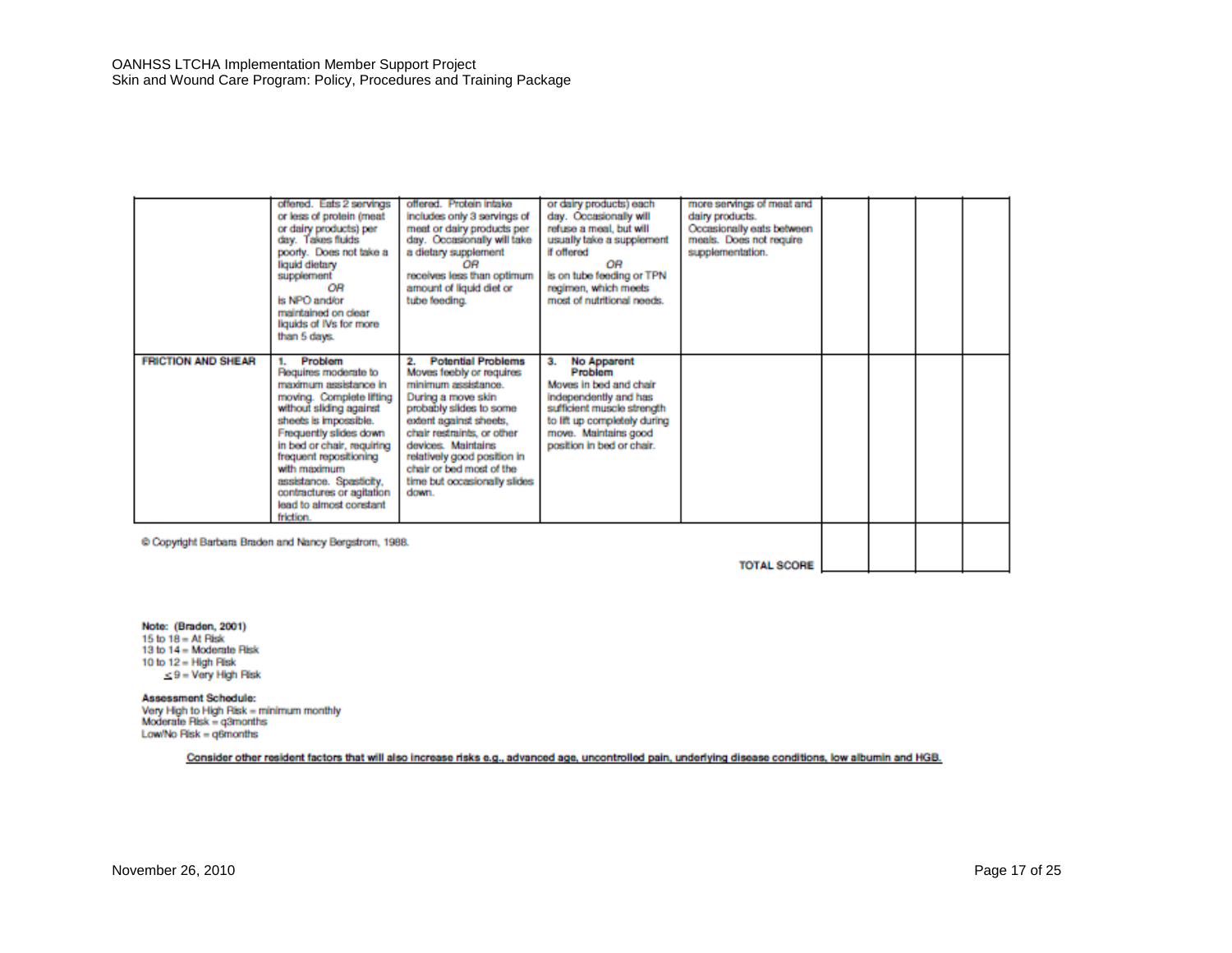# **APPENDIX C: SKIN ASSESSMENT**

For use by Registered Staff

November 26, 2010 Page 18 of 25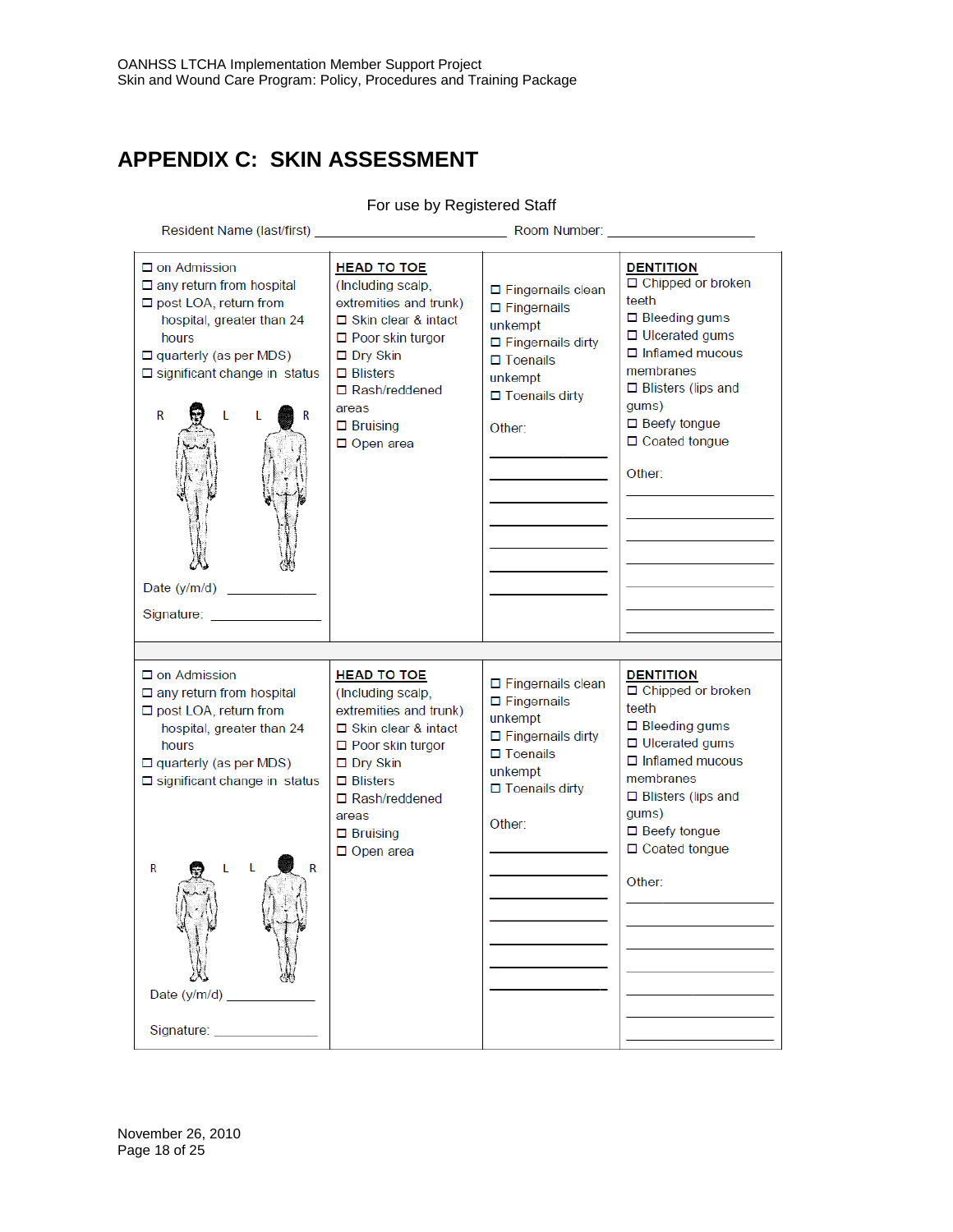### **APPENDIX D: PRESSURE ULCER/WOUND ASSESSMENT RECORD**

#### To be used for Pressure Ulcers ONLY

To be completed weekly / at dressing change

| R<br>R<br>L<br>$=$ $\approx$<br>m<br>ИŃ                                                                                                                    | Diagram of<br>wound                            |                       | Pressure Ulcers or bedsores are caused by<br>constant pressure that damages the skin and<br>underlying tissue. |                       |                                                |                       |                                                |                       |                                         |                       |
|------------------------------------------------------------------------------------------------------------------------------------------------------------|------------------------------------------------|-----------------------|----------------------------------------------------------------------------------------------------------------|-----------------------|------------------------------------------------|-----------------------|------------------------------------------------|-----------------------|-----------------------------------------|-----------------------|
|                                                                                                                                                            | Initial                                        |                       | Date                                                                                                           |                       | Date                                           |                       | <b>Date</b>                                    |                       | Date                                    |                       |
| Date (y/m/d)<br>Braden Score-Date, interventions                                                                                                           | Assessment                                     |                       | (y/m/d)                                                                                                        |                       | (y/m/d)                                        |                       | (y/m/d)                                        |                       | (y/m/d)                                 |                       |
| <b>PURS Score</b>                                                                                                                                          |                                                |                       |                                                                                                                |                       |                                                |                       |                                                |                       |                                         |                       |
| Location of wound                                                                                                                                          |                                                |                       |                                                                                                                |                       |                                                |                       |                                                |                       |                                         |                       |
| Stage (1,2,3,4, unstageable) DTI<br>(deep tissue injury)                                                                                                   |                                                |                       |                                                                                                                |                       |                                                |                       |                                                |                       |                                         |                       |
| Length /width (cm)                                                                                                                                         |                                                |                       |                                                                                                                |                       |                                                |                       |                                                |                       |                                         |                       |
| Depth (cm)                                                                                                                                                 |                                                |                       |                                                                                                                |                       |                                                |                       |                                                |                       |                                         |                       |
| Undermining/Tunnelling (cm)<br>(Use clock to describe)                                                                                                     |                                                |                       |                                                                                                                |                       |                                                |                       |                                                |                       |                                         |                       |
| Wound Base (Pink-<br>epitheliialization: Red-<br>granulating; Yellow-slough;<br>Black-necrotic, eschar; Green-<br>infected; hypergranulation)<br>% of each | Pink<br>Red<br>Yellow<br><b>Black</b><br>Green | ◻<br>□<br>п<br>◻<br>◻ | Pink<br>Red<br>Yellow<br><b>Black</b><br>Green                                                                 | ◻<br>□<br>п<br>□<br>◻ | Pink<br>Red<br>Yellow<br><b>Black</b><br>Green | □<br>□<br>п<br>□<br>◻ | Pink<br>Red<br>Yellow<br><b>Black</b><br>Green | ◻<br>□<br>п<br>◻<br>◻ | Pink<br>Red<br>Yellow<br>Black<br>Green | ◻<br>□<br>п<br>◻<br>□ |
| <b>Ulcer margins</b>                                                                                                                                       |                                                |                       |                                                                                                                |                       |                                                |                       |                                                |                       |                                         |                       |
| Exudate (serous, Blood,<br>Purulent)                                                                                                                       |                                                |                       |                                                                                                                |                       |                                                |                       |                                                |                       |                                         |                       |
| Odour (none, mild, foul, other)                                                                                                                            |                                                |                       |                                                                                                                |                       |                                                |                       |                                                |                       |                                         |                       |
| Culture(date)                                                                                                                                              |                                                |                       |                                                                                                                |                       |                                                |                       |                                                |                       |                                         |                       |
| Periwound skin (Normal,<br>Macerated, Dry, Exzema,<br>Cellulite, Edematours, Other)                                                                        |                                                |                       |                                                                                                                |                       |                                                |                       |                                                |                       |                                         |                       |
| Pain Assessment (scale of 1-5 (5)<br>is severe)                                                                                                            |                                                |                       |                                                                                                                |                       |                                                |                       |                                                |                       |                                         |                       |
| Interventions (e.g. mattress,<br>overlay cushion)                                                                                                          |                                                |                       |                                                                                                                |                       |                                                |                       |                                                |                       |                                         |                       |
| Debridement Yes/No                                                                                                                                         |                                                |                       |                                                                                                                |                       |                                                |                       |                                                |                       |                                         |                       |
| Referrals (RD/ET Wound<br>specialist, PT etc.)                                                                                                             |                                                |                       |                                                                                                                |                       |                                                |                       |                                                |                       |                                         |                       |
| Treatment:                                                                                                                                                 | see TAR                                        |                       | see TAR                                                                                                        |                       | see TAR                                        | see TAR               |                                                |                       | see TAR                                 |                       |
| Treatment Appropriate Yes/No                                                                                                                               |                                                |                       |                                                                                                                |                       |                                                |                       |                                                |                       |                                         |                       |
| Changes in treatment/Care plan                                                                                                                             |                                                |                       |                                                                                                                |                       |                                                |                       |                                                |                       |                                         |                       |
| Nurse's signature                                                                                                                                          |                                                |                       |                                                                                                                |                       |                                                |                       |                                                |                       |                                         |                       |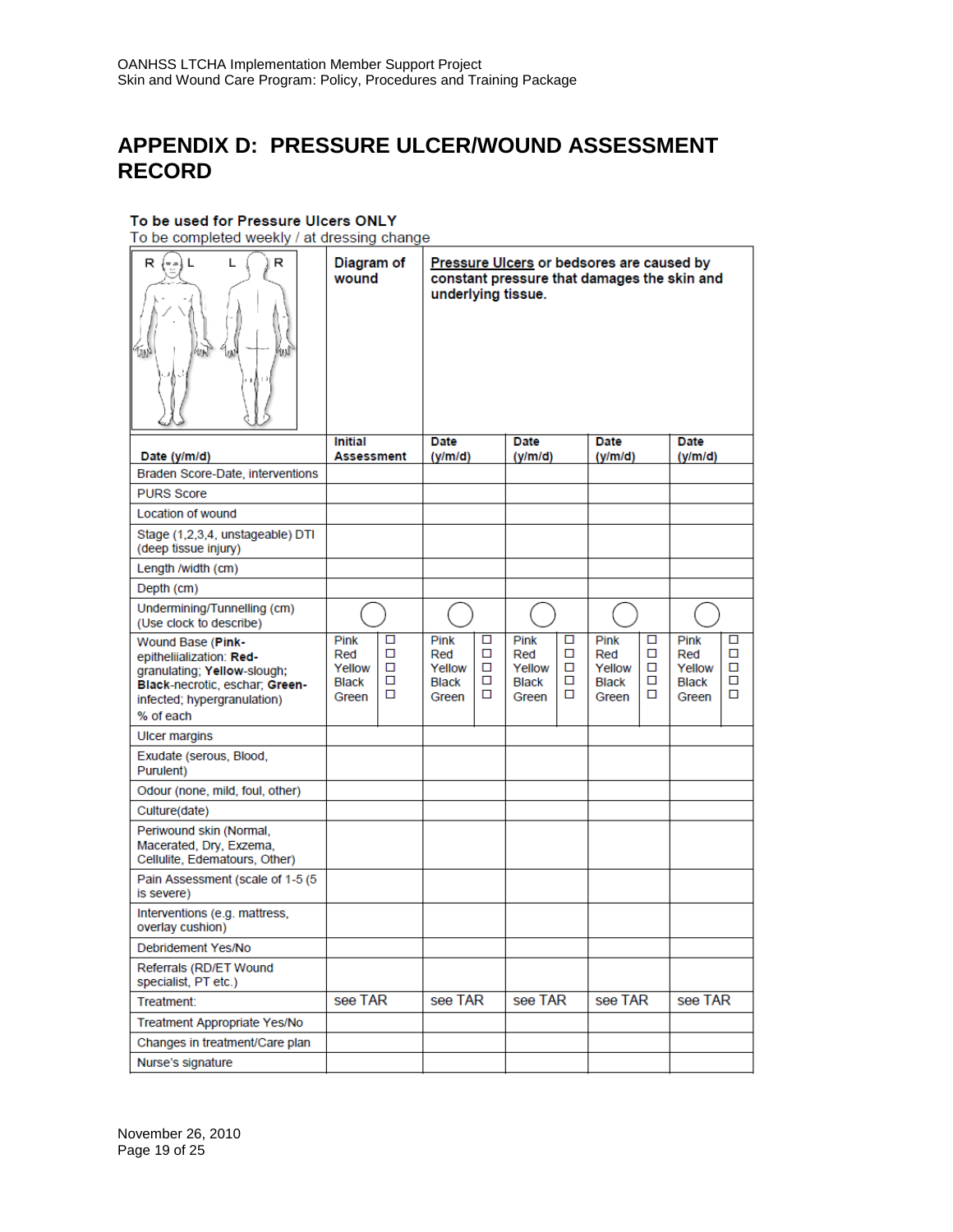### **Guidelines for Use of the Pressure Ulcer/Wound Assessment Record**

- 1. Use the Pressure Ulcer/Wound Assessment Record for the initial assessment of a pressure ulcer and for the ongoing assessment and treatment.
- 2. The form can be completed by a Registered Nurse (RN) or Registered Practical Nurse (RPN).
- 3. Use the form **only** for **pressure ulcers**. Skin tears and stasis ulcers should be documented on the progress notes.
- 4. Use a separate Pressure Ulcer/Wound Assessment Record for each pressure ulcer.
- 5. **Braden Scale**: enter the Braden Score if the resident is a new admission. If the resident has had a RAI-MDS 2.0 assessment completed, enter the PURS outcome score.
- 6. **Wound Location**: circle location on the body diagram and write the site location in the area identified.
- 7. **Stage**: enter the stage of the wound based on the staging guidelines.
- 8. **Length of the wound**: use a ruler to measure the longest aspect of the wound or use the Visitrak to obtain this data. Write the length in cm in the space provided.
- 9. **Width**: use a ruler to measure the widest aspect of the wound or use the Visitrak to obtain this data. Write the width in cm in the space provided.
- 10. **Depth:** measure the depth of the wound with a q-tip or use the Visitrak to obtain this data. Write the depth in cm in the space provided.
- 11. **Undermining:** measure any undermining using the wooden side of a cotton swab. Advance it as far as it will go without using force. Mark the edge with a pen. Measure from the edge of the swab to the pen line. Continue this process around the wound and mark the areas and measurements in cm on the circle diagram (draw a line in the circle to indicate where the undermining is located (e.g. 3  $\binom{1}{1}$ o'clock-4 cm).  $-4$  cm
- 12. **Wound Base**: write the colour that best describes the predominant colour present in the wound base.
- 13. **Exudate:** write the type of drainage none= no drainage, bleeding=thin, bright red, serosanguinous=thin, watery pale red to pink, serous=thin, watery, clear purulent=opaque tan to yellow to green.
- 14. **Odour:** indicate if none, mild, foul, other.
- 15. **Culture:** indicate the date a culture was sent.
- 16. **Periwound skin:** indicate the condition of the skin around the wound (Normal, Macerated, Dry, Eczema, Cellulitc, Edematours, Other).
- 17. **Pain assessment**: indicate the severity of pain (scale 1-5 with 5 being severe).
- 18. **Interventions**: indicate what interventions are being used (therapeutic mattress, ROHO cushion, repositioning, etc.).
- 19. **Debridement:** was wound debrided (Yes, No).
- 20. **Referrals:** indicate what discipline was referred.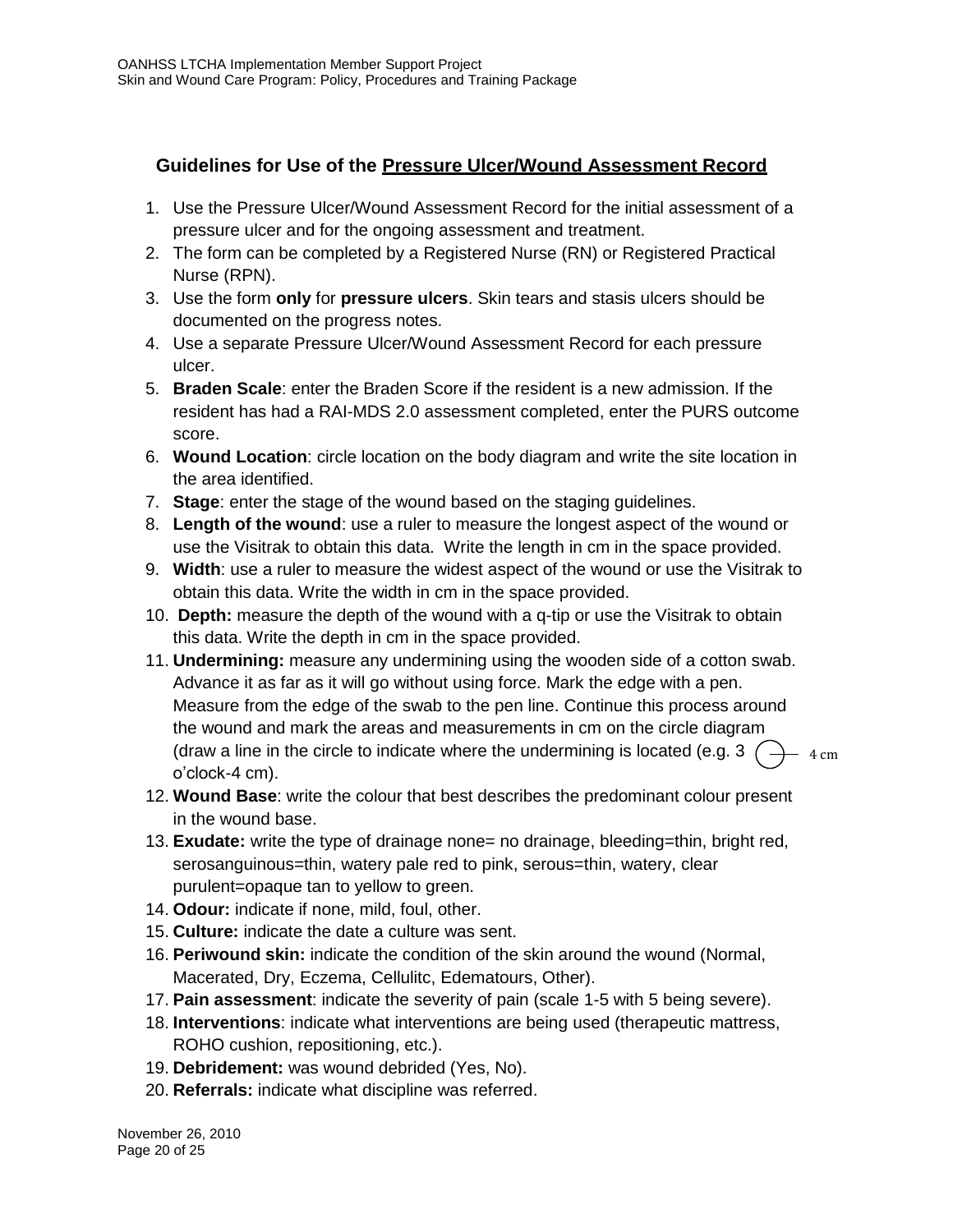- 21. **Treatment:** record the treatment you provided today. Additional detail must be charted in the progress notes.
- 22. **Treatment Appropriate:** Is the wound healing or should a change of treatment be recommended? Indicate yes or no.
- 23. **Changes in Treatment/Care Plan**: indicate whether the treatment plan has changed. If yes, indicate the change.
- 24. **Nurse's Signature**: the RN/RPN completing the dressing change to write their name and designation in the space provided.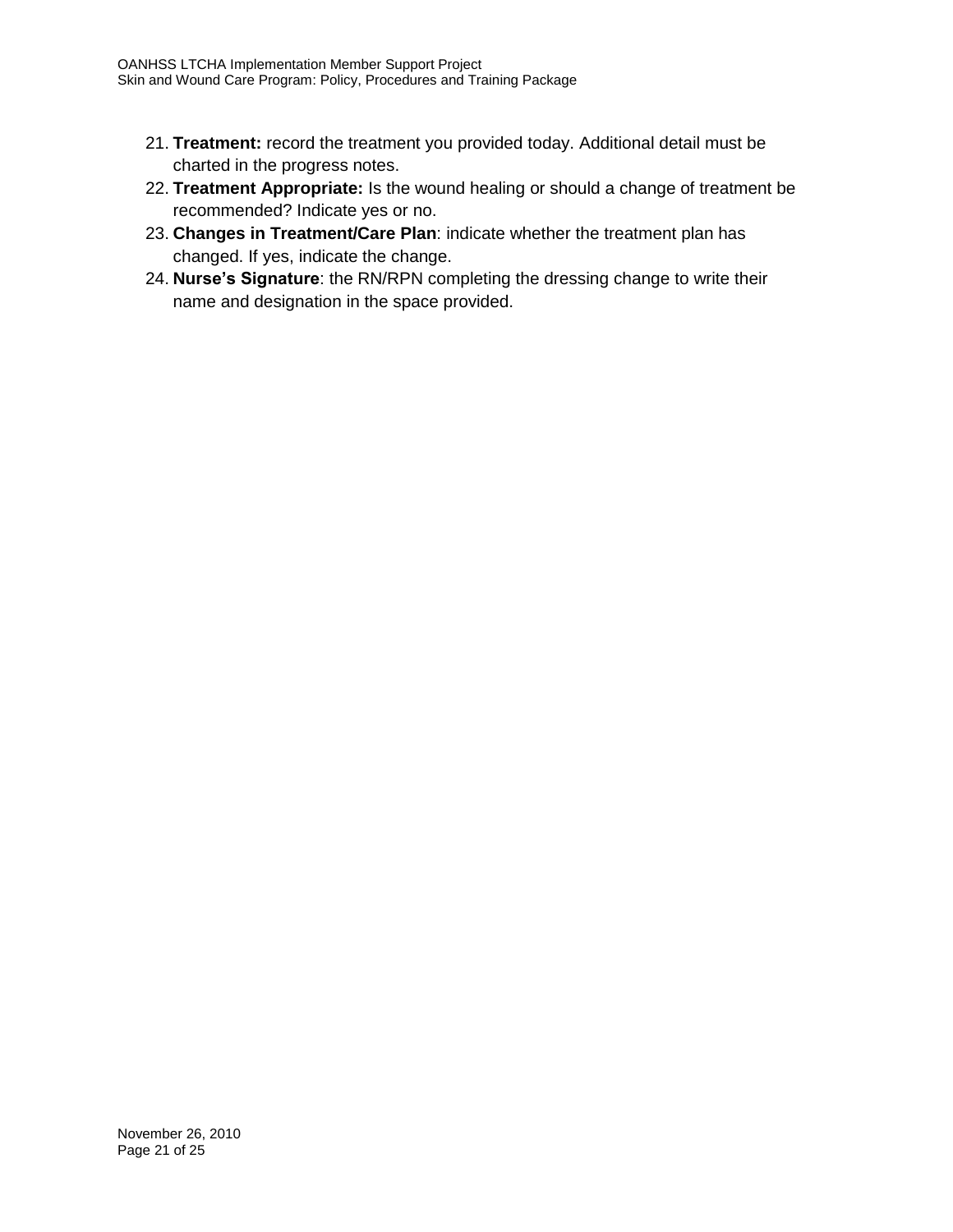# **APPENDIX E: STAGING OF WOUNDS**

(From *Assessment and Management of Stage I to IV Pressure Ulcers*, Registerd Nurses Association of Ontario.)

**Stages of Pressure Ulcers** (NPUAP, 2007)

Suspected Deep Tissue Injury: Purple or maroon localized area of discolored intact skin or blood-filled blister due to damage of underlying soft tissue from pressure and/or shear. The area may be preceded by tissue that is painful, firm, mushy, boggy, warmer or cooler as compared to adjacent tissue. Deep tissue injury may be difficult to detect in individuals with dark skin tones.

Stage I: Intact skin with non-blanchable redness of a localized area usually over a bony prominence. Darkly pigmented skin may not have visible blanching; its color may differ from the surrounding area.

Stage II: Partial thickness loss of dermis presenting as a shallow open ulcer with a red pink wound bed, without slough. May also present as an intact or open/ruptured serum-filled blister.

Stage III: Full thickness tissue loss. Subcutaneous fat may be visible but bone, tendon or muscle are not exposed. Slough may be present but does not obscure the depth of tissue loss. May include undermining and tunneling.

Stage IV: Full thickness tissue loss with exposed bone, tendon or muscle. Slough or eschar may be present on some parts of the wound bed. Often includes undermining and tunneling.









Unstageable: Full thickness tissue loss in which the base of the ulcer is covered by slough (yellow, tan, gray, green or brown) and/or eschar (tan, brown or black) in the wound bed.

It is recommended that reverse staging of pressure ulcers NOT be used to describe the healing process of a wound as this does not accurately reflect what is physiologically occurring in the ulcer (NPUAP, 2000). Please also refer to definition of Reverse Staging of Pressure Ulcers. Descriptive characteristics or a validated tool for measuring pressure ulcer healing, such as the PUSH tool, can be used to describe healing (NPUAP, 2000; Thomas et al., 1997).

Pictures courtesy of KCI Medical Canada, Inc.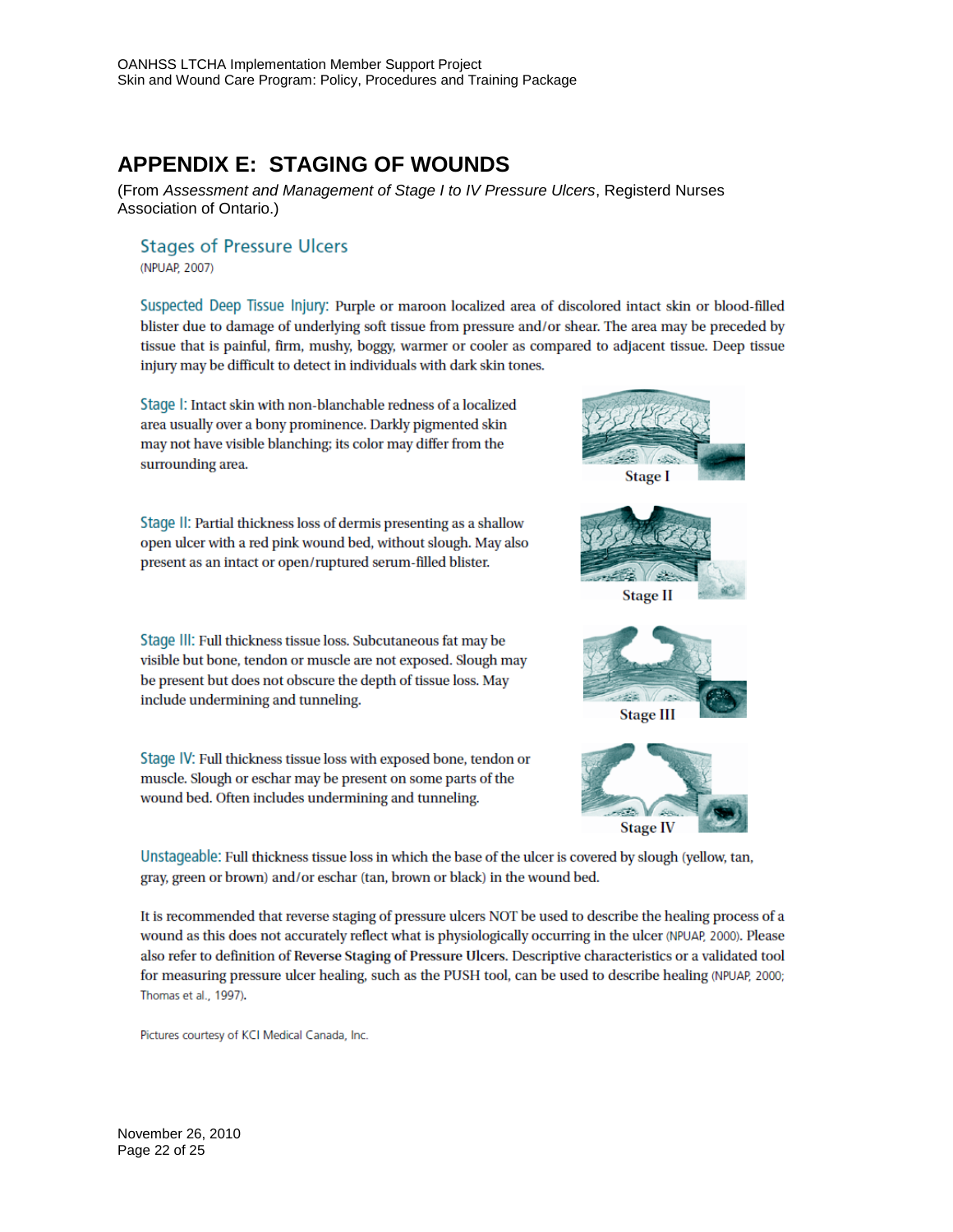# **APPENDIX F: PRESSURE ULCER TRACKING FORM**

Floor/Unit: \_\_\_\_\_\_\_\_\_\_\_\_\_\_\_\_\_\_\_ Month/Year: \_\_\_\_\_\_\_\_\_\_\_\_\_\_\_\_\_\_\_\_\_\_\_\_\_

| Date    | <b>Resident Name</b> | Rm             | <b>Site</b> | <b>Stage</b>   | Internally        | Improving (I)       | <b>Action Taken</b> | <b>Staff</b>    |
|---------|----------------------|----------------|-------------|----------------|-------------------|---------------------|---------------------|-----------------|
| (d/m/y) | (last/first)         | $\pmb{\sharp}$ | (use        | $\mathbf{1}$   | Acquired          | Worsening (W)       |                     | <b>Initials</b> |
|         |                      |                | separate    | $\overline{2}$ | (1)               | No Improvement      |                     |                 |
|         |                      |                | line for    | $\overline{3}$ | <b>Externally</b> | (NI)                |                     |                 |
|         |                      |                | each site)  | 4              | Acquired          | <b>Resolved</b> (R) |                     |                 |
|         |                      |                |             | Unstageable    | (E)               |                     |                     |                 |
|         |                      |                |             |                |                   |                     |                     |                 |
|         |                      |                |             |                |                   |                     |                     |                 |
|         |                      |                |             |                |                   |                     |                     |                 |
|         |                      |                |             |                |                   |                     |                     |                 |
|         |                      |                |             |                |                   |                     |                     |                 |
|         |                      |                |             |                |                   |                     |                     |                 |
|         |                      |                |             |                |                   |                     |                     |                 |
|         |                      |                |             |                |                   |                     |                     |                 |
|         |                      |                |             |                |                   |                     |                     |                 |
|         |                      |                |             |                |                   |                     |                     |                 |
|         |                      |                |             |                |                   |                     |                     |                 |
|         |                      |                |             |                |                   |                     |                     |                 |
|         |                      |                |             |                |                   |                     |                     |                 |
|         |                      |                |             |                |                   |                     |                     |                 |
|         |                      |                |             |                |                   |                     |                     |                 |
|         |                      |                |             |                |                   |                     |                     |                 |
|         |                      |                |             |                |                   |                     |                     |                 |
|         |                      |                |             |                |                   |                     |                     |                 |
|         |                      |                |             |                |                   |                     |                     |                 |
|         |                      |                |             |                |                   |                     |                     |                 |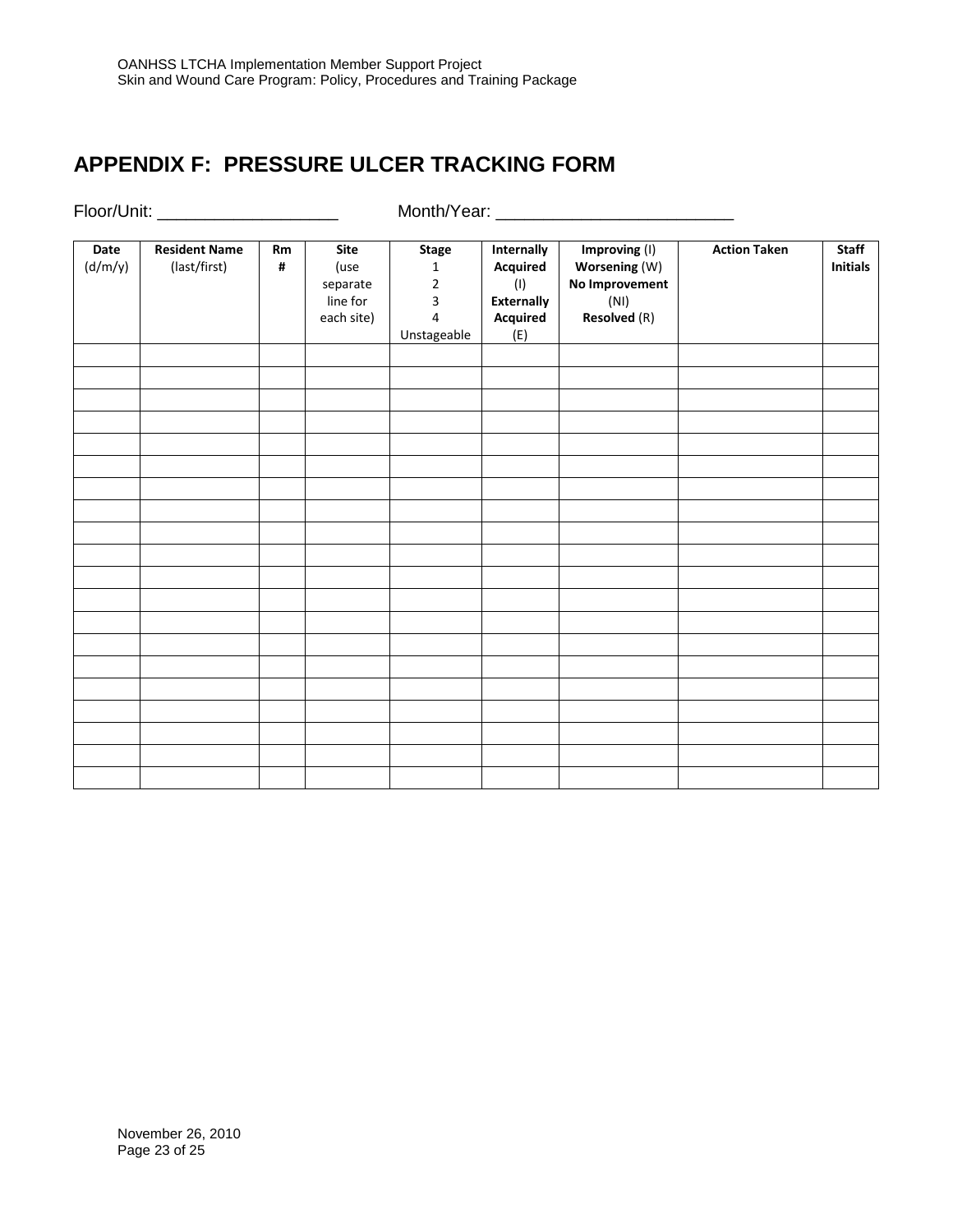### **APPENDIX G: SKIN AND WOUND CARE PROGRAM TRAINING PRESENTATION – CLINICAL STAFF**

For Skin and Wound Care Program Training Presentation for Clinical Staff, see attached presentation (Microsoft PowerPoint file) included in this package.